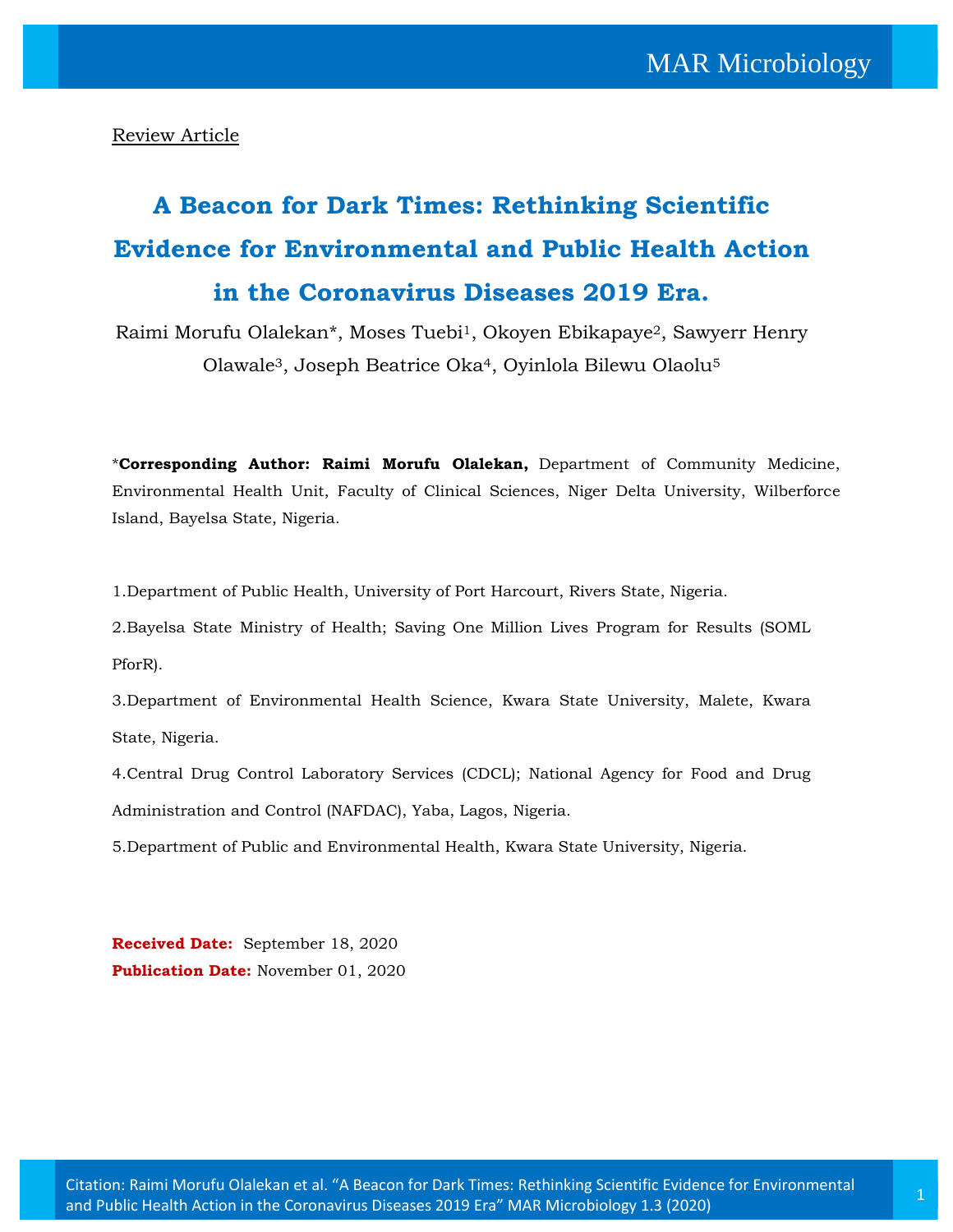#### **Abstract**

*schemes.*

*As the COVID-19 pandemic emergence progresses and overwhelming healthcare systems, countries are reviewing their policies to protect those at increased risk of severe disease. These can be policies aimed at suppressing transmission in the wider population, vaccination (if vaccine becomes available) as the world anxiously awaits an effective COVID-19 vaccine that can be readily distributed. Until then, the priority is to reenergize countries to act rather than react. Even as the uncertainties of the COVID-19 crisis multiply, the aim must be to rebuild for the long-term protection i.e., explicit measures to protect people at increased risk by reducing interactions amongst people in danger, etc. The spread of the SARS-CoV-2 pandemic has forced us to realize the fact that progress towards Sustainable Development Goals is threatened and fragile, as the numbers of people heading into poverty are now at increased risk of setbacks. It also stresses the need to strengthen the relationship between scientific evidence to protect the environment and public health. This requires an understanding of the importance of the interventions to address structural inequity, global health care and coverage, and comprehensive social protection schemes as part of the response.* 

*It is time to recognize that not all of us are at equal risk of severe outcomes from COVID-19 and to work with stakeholders to formulate an effective response. This study presents evidence from studies informing policymakers about the number of individuals that might be at increased risk or high risk of severe COVID-19 in different nations. Therefore, there is a need to develop scientific evidence for rapid assessments of environmental and public health action in the era of coronavirus diseases, which should focus on different policies guidelines to prevent those at increased risk. Estimating the number of people at high risk of severe COVID-19 is important to help countries to design more effective interventions to protect vulnerable individuals and reduce strain on health systems. This information can provide and inform a comprehensive assessment of the health, social, and economic consequences of shielding different groups, suggesting the need to develop a longer-term Covid-19 management strategy.*

*Keywords: Scientific evidence, Effective response, SARS-CoV-2 pandemic, Sustainable Development Goals, Universal health coverage, social protection.*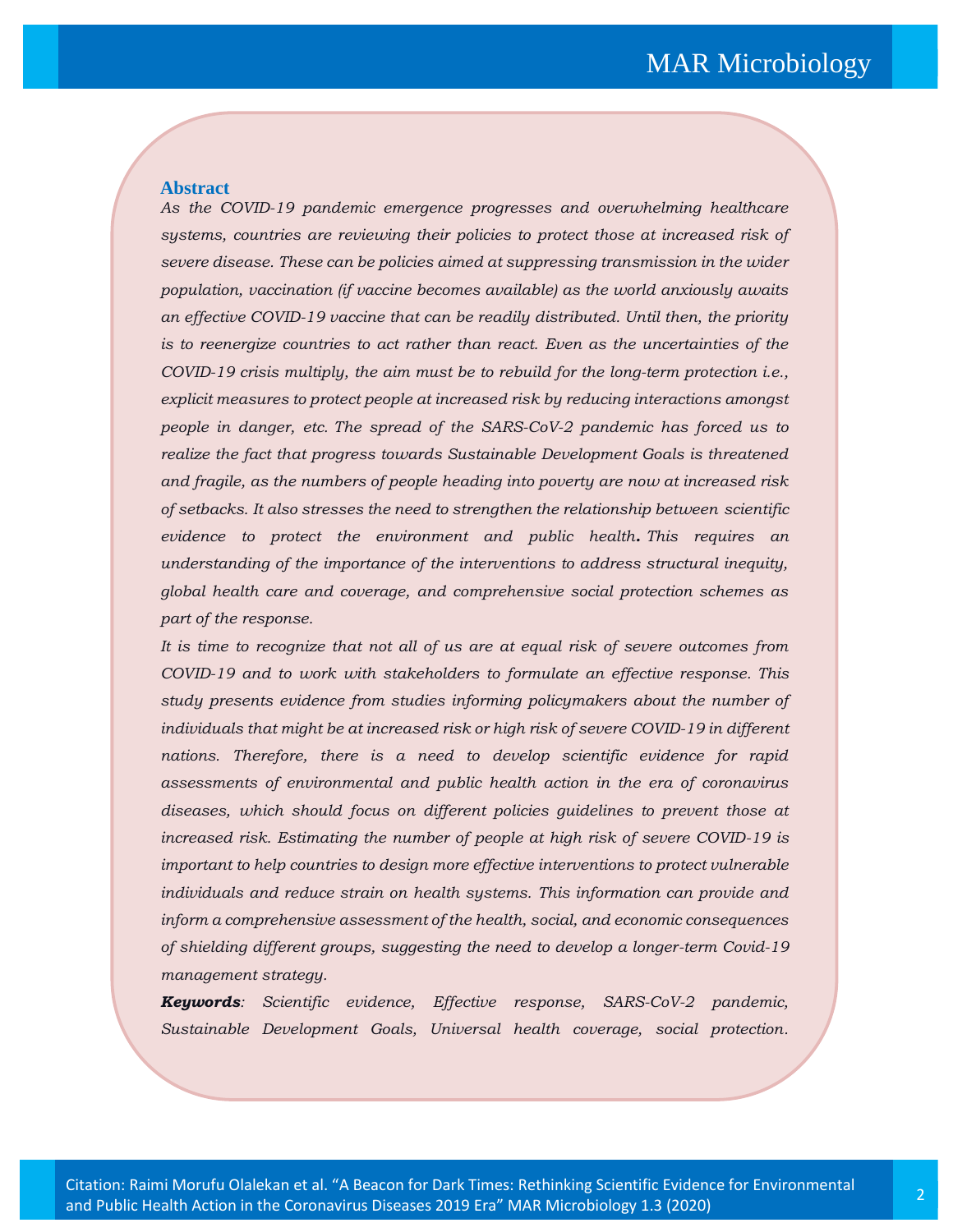#### **Introduction**

Since the 2019 coronavirus disease (COVID-19) has triggered seismic economic and societal changes which grapple with an uncertain future, that has consumed and changed our lives, the COVID-19 crisis also revealed that the country is deteriorating in terms of environmental/public health readiness. As COVID-19 has become an imminent emerging, rapidly evolving situation of environmental/public health concern with 'threat multiplier to health in the 21st century. As confusion, disorientation, agitation and even psychosis have been associated with symptoms of COVID-19. The body of research is linking infection as a result of virus and neurological symptoms. The number of publicly reported deaths rate of the population due to the coronavirus disease 2019 (COVID-19) may underestimate the pandemic's death toll. These estimates are based on provisional data that are often incomplete and may rule out unreported deaths from COVID-19.

Besides, the restrictions imposed by the pandemic (for example, stay-at-home orders, school closures, quarantine measures, personal hygiene, social distancing measures used to contain the spread of the virus) may claim lives indirectly through delayed care for acute emergencies, exacerbations of chronic diseases, and psychological distress (for instance, drug overdoses). As a result, the burden of severe acute respiratory syndrome coronavirus 2 (SARS-CoV-2) pandemic continues to rise, both due to morbidity and mortality from the pandemic itself and the impact of mitigation strategies (Nicola et al., 2020). Tailoring policies based on emerging evidence on the conditions associated with the severity of COVID-19 is essential to informing the actions of both decision-makers and individuals. This means moving from generalised populationbased mitigation strategies to focusing on people exposed to the risk of severe outcomes from COVID-19.

Too often, Jenicek (1997) defined evidence-based public health (EBPH) as the "conscientious, explicit, and judicious use of current best evidence in making decisions about the care of communities and populations in the domain of health protection, disease prevention, health maintenance and improvement (health promotion)." Similarly, a concise definition emerged from Kohatsu (2004): "Evidence-based public health is the process of integrating science-based interventions with community preferences to improve the health of populations" (p. 419). While, public health has successfully addressed many challenges, yet nearly every success story is a two-edged sword.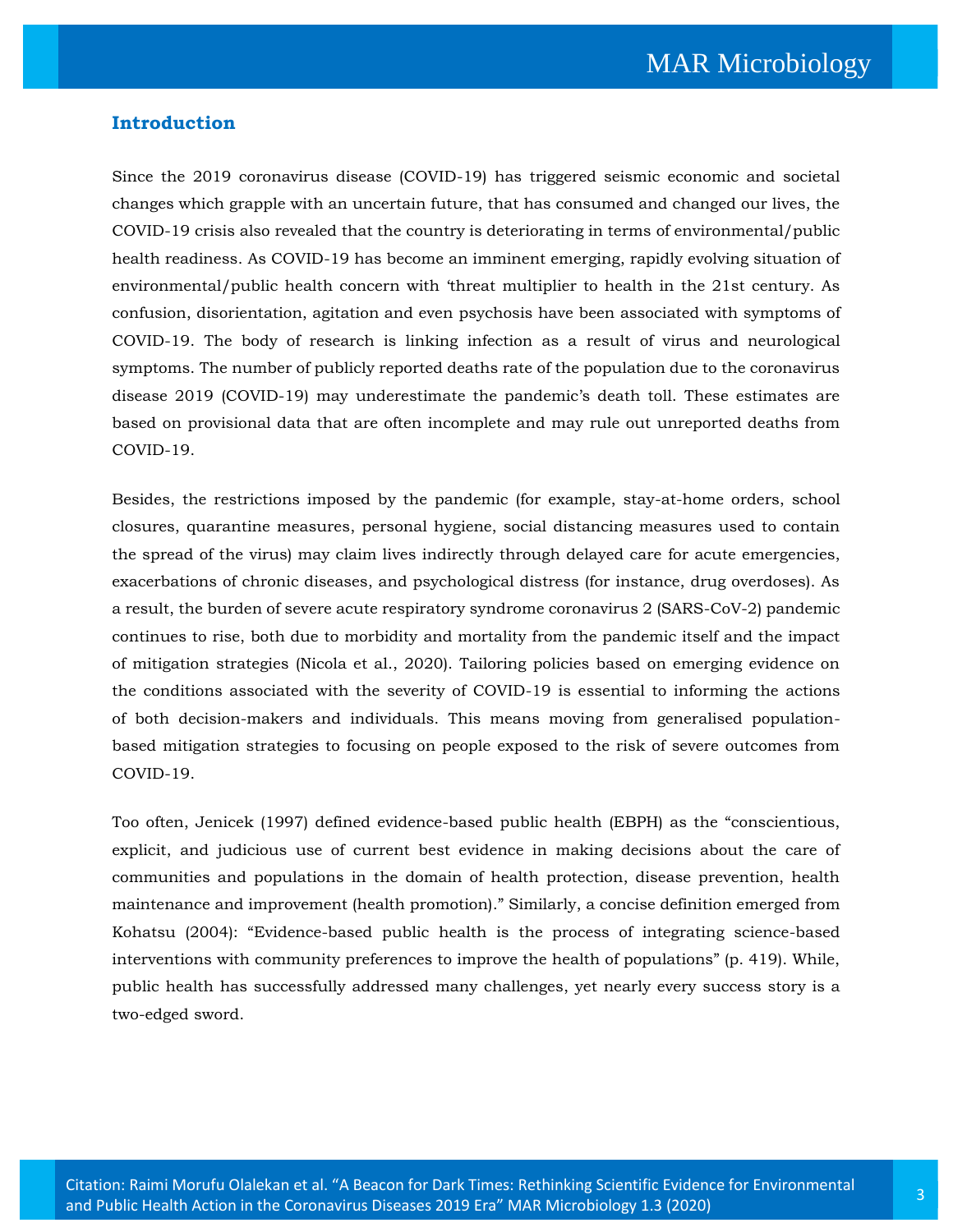Programs and policies have been implemented and, in some cases, positive results have been reported that show improvements in population health. Yet some populations suffer health disparities and social inequalities. This leads to questions such as, are there ways to take the lessons learned from successful interventions and apply them to other issues and settings? Are we applying the evidence that is well established in scientific studies? How do we foster greater political will that supports evidence-based decision making? How do we develop incentives so practitioners will make better use of evidence?

Just as evidence-based public health has become a topic of conversation both practitioners and policymakers, it is so fundamental to our notion of justice, it is equally important for public health. Therefore, it should inform all of our decisions on how the intervention will be implemented, and in what populations, when and how to assess both the positive and sometimes negative impact of those interventions. Our commitment to justice also bears the responsibility of finding effective ways to reduce health disparities between groups existing in virtually all geopolitical units. For environmental and public health professionals, evidence is a type of data that includes epidemiologic (quantitative) data, program results or policy evaluations, and the qualitative data to be used in establishing judgments or decisions (Chamber and Kerner, 2007) (see **Figure 1** below).

Public health evidence is often the result of a complex concepts of observation, theory, and experiment (McQueen and Anderson, 2001; Rimer et al., 2001). However, the value of evidence remains in the eye of the beholder (e.g., the value of evidence may differ from a stakeholder type) (Kerner, 2008). Medical evidence includes not only research, but also patient characteristics, patient's readiness to undergo a therapy, and society's values (Mulrow and Lohr, 2001). Decisionmakers seek distributional consequences (i.e., who pays, how much and who benefits) (Sturm, 2002), and in practice, settings anecdotes sometimes provide detailed empirical data (Brownson et al., 2006). The evidence is typically imperfect and, as Muir Gray note (Muir, 1997), "The absence of excellent evidence does not make evidence-based decision making impossible; what is needed is the best available evidence, not the best evidence possible."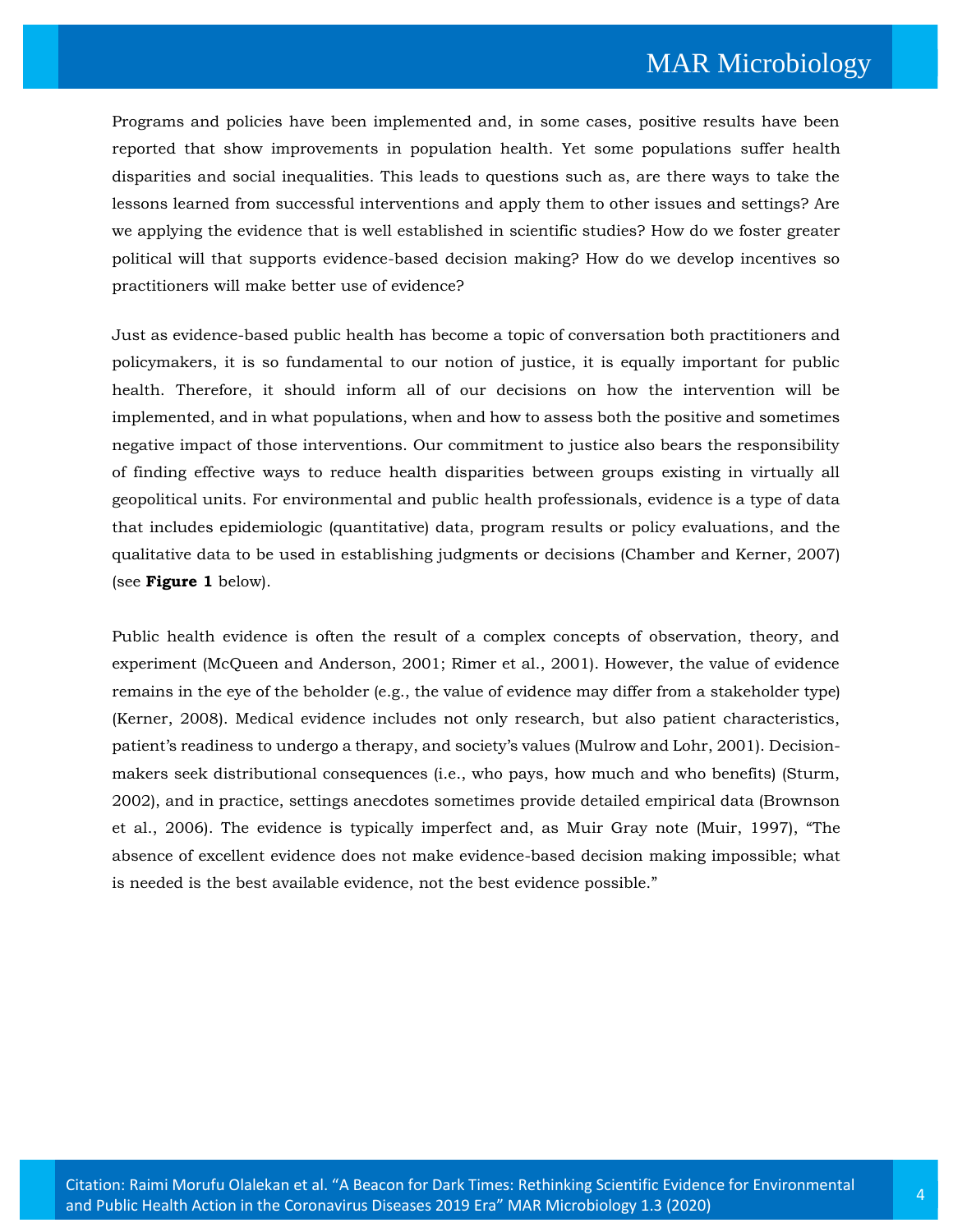

#### Figure 1. Different forms of evidence.

Source: Adapted from Chambers and Kerner (2007)

In the environment and public health, there are four prime user groups for evidence namely: environmental and public health practitioners and their partners, who want to know the scope and quality of evidence for certain strategies (for example, programs, policies). In practice, however, environmental and public health practitioners frequently have a relatively narrow selection process options. Funds from federal, state, or local sources are usually earmarked for a specific purpose [e.g., surveillance and treatment of sexually transmitted diseases (Raimi and Ochayi, 2017), an inspection of retail food establishments (Sawyerr et al., 2018; Raimi et al., 2019)]. However, there is an opportunity for environmental and public health professionals, including the obligation, to carefully examine the evidence to find alternative ways to achieve required health goals (Raimi et al., 2019). The next-generation user group consists of decisionmakers at local, regional, state, national, and international levels (deciding at the macro level how to allocate public resources for which they have been elected stewards (Olalekan et al., 2020; Raimi et al., 2020; Adedoyin et al., 2020; Olalekan et al., 2020).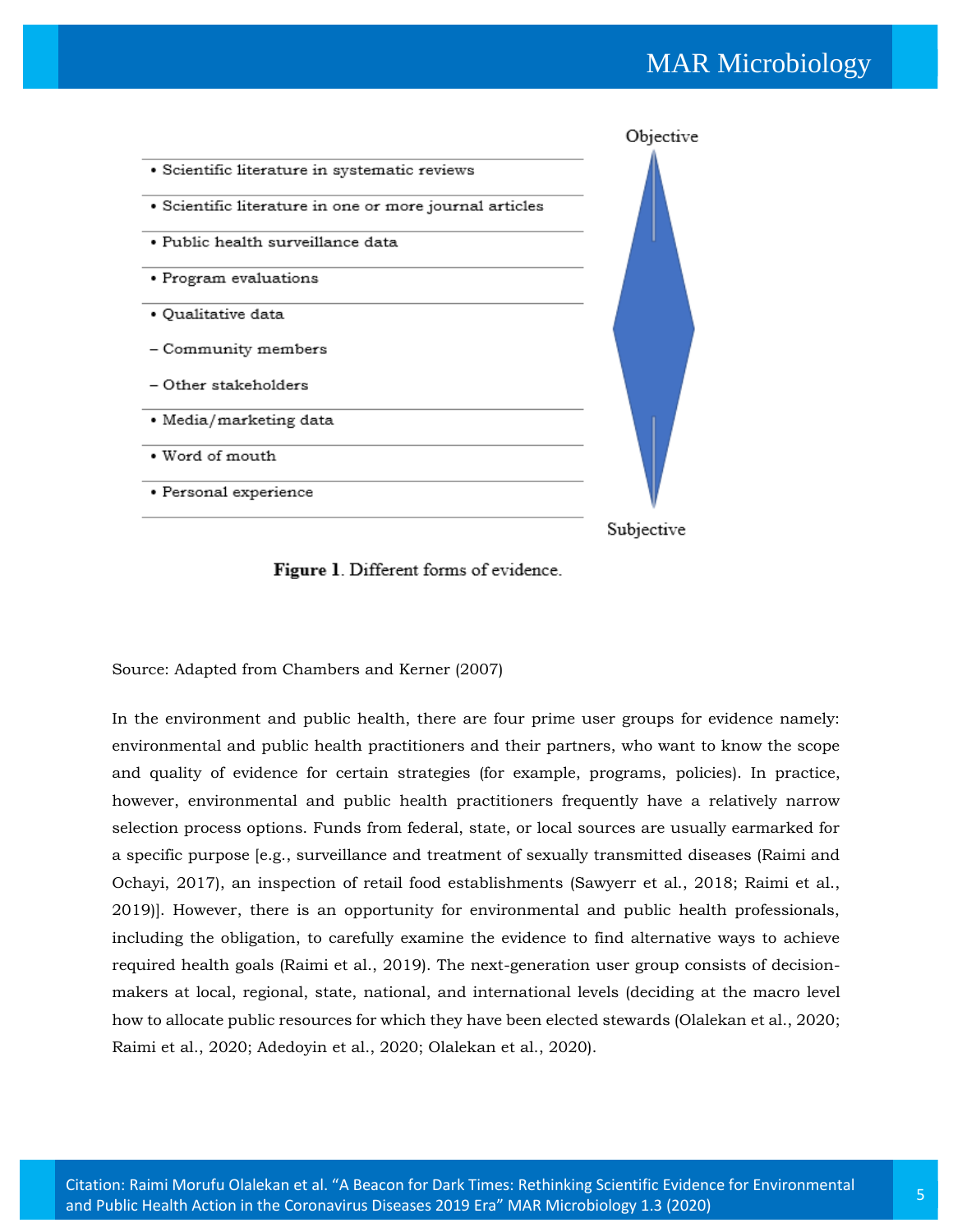This group has additional responsibility for formulating policies for complex and controversial public issues), Stakeholders (This group consists of many non-government organizations whose missions focus on or incorporate health improvement, directly or through improving the social and physical milieus that are key population health determinants for example whether the community water supply should be fluoridated, dumpsite should be sited in a community cemetery or burial ground) and researchers on population health issues (They develop and use evidence to explore research hypotheses. Some are primarily interested in the methods used to determine the quality and implications of research on population-based interventions).

Both enhance and use the evidence to answer research questions. However, the additional increased benefits of evidence-based environmental/public health (EBE/PH) has numerous direct and indirect benefits, comprising access to more and higher-quality information on what has been shown to improve the environmental/public's health, a higher likelihood of successful programs and policies being implemented, greater workforce productivity, and more efficient use of public and private resources (Brownson et al., 2003; Kahn et al., 2002; Kohatsu and Melton, 2000). Therefore, decisions about when to intervene and what program or policy to implement is not simple and straightforward in most areas of environmental, public health and clinical practice.

These decisions are generally based on three fundamental questions:

- 1. Should environmental/public health action be taken to address a particular environmental/ public health issue (Type 1, etiologic evidence or evidence of behavioral knowledge)?
- 2. What measures or actions must be taken (Type 2, intervention evidence, or proof of intervention)?
- 3. How can a particular program or policy most effectively be implemented at the local setting (Type 3, contextual evidence)?

**Table 1** presents a range of scientific evidence for environmental/public health practice (Brownson et al., 1999; Brownson et al., 2003; Rychetnik et al., 2004).

• Type 1 evidence assesses the causes of the diseases and its magnitude, severity, and preventability of risk factors and diseases.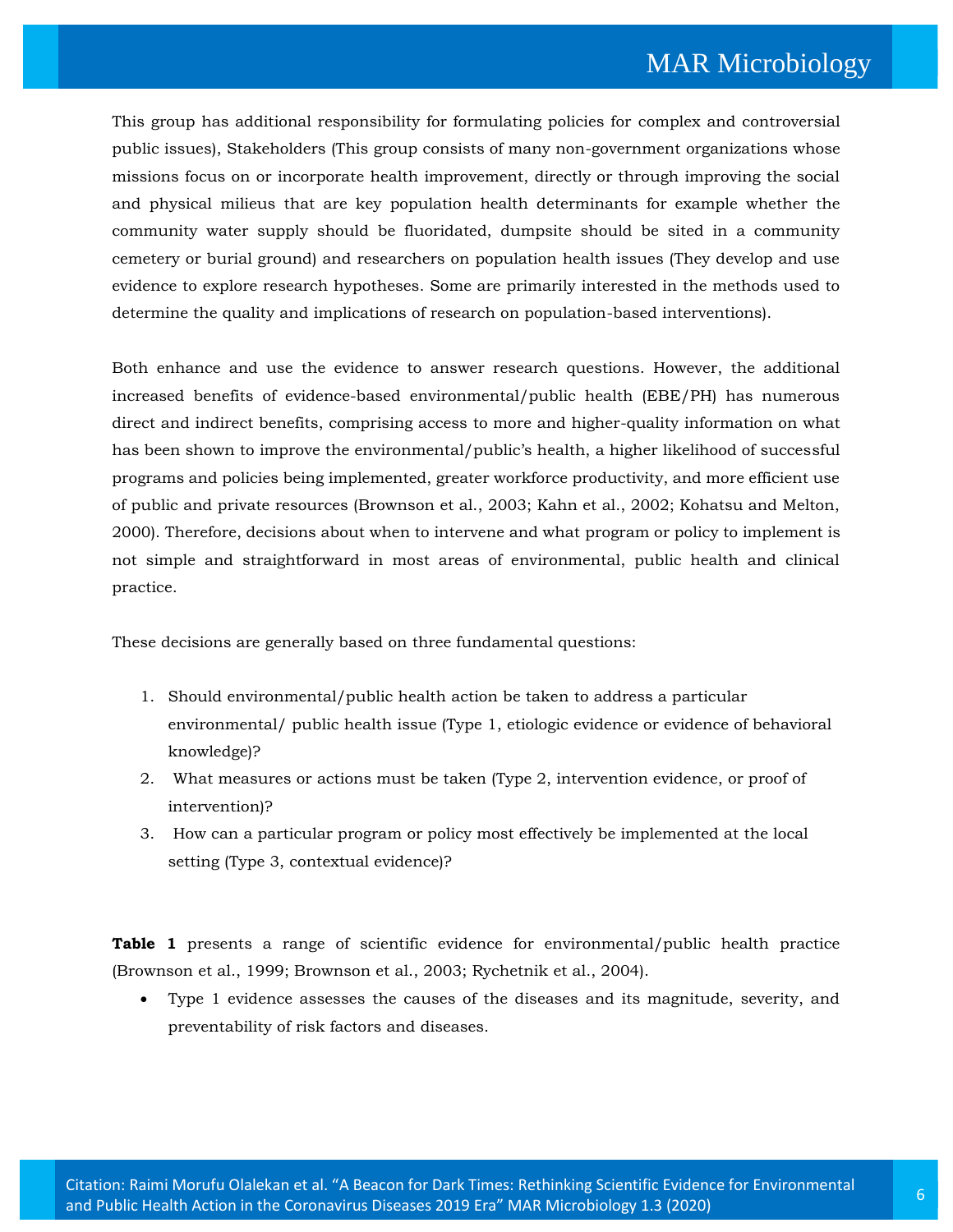- Type 2 evidence describes the relative effects of specific interventions that may or may not improve health.
- Type 3 evidence comes from the context of the intervention and specifies the five overlapping domains (Table 2).

| S/N                     | Characteristic               | Type 1                                                                                                               | Type 2                                                                           | Type 3                                                                                                                                  |
|-------------------------|------------------------------|----------------------------------------------------------------------------------------------------------------------|----------------------------------------------------------------------------------|-----------------------------------------------------------------------------------------------------------------------------------------|
| $\overline{\mathbf{1}}$ | Typical<br>data/relationship | Size and strength of<br>preventable risk -<br>disease relationship<br>(measures of<br>burden, etiologic<br>research) | Relative<br>effectiveness of<br>public health<br>intervention                    | Information on the<br>adaptation and<br>translation of an<br>effective<br>intervention                                                  |
| 2.                      | Common setting               | Clinic or controlled<br>community setting                                                                            | Socially intact<br>groups or<br>community-wide                                   | Socially intact<br>groups or<br>community-wide                                                                                          |
| 3.                      | Example                      | Smoking causes<br>lung cancer.                                                                                       | Price increases<br>with a targeted<br>media campaign<br>reduce smoking<br>rates. | Understanding the<br>political challenges<br>of price increases<br>or targeting media<br>messages to<br>particular audience<br>segments |
| 4.                      | Quantity                     | More                                                                                                                 | Less                                                                             | Less                                                                                                                                    |
| 5.                      | Action                       | Something should be<br>done.                                                                                         | This particular<br>intervention<br>should be<br>implemented.                     | How an<br>intervention should<br>be implemented                                                                                         |

| <b>Table 1.</b> Comparison of the Types of Scientific Evidence |
|----------------------------------------------------------------|
|----------------------------------------------------------------|

**Source:** Adapted from Pawson *et al.,* (2005); Brownson *et al.,* (2011).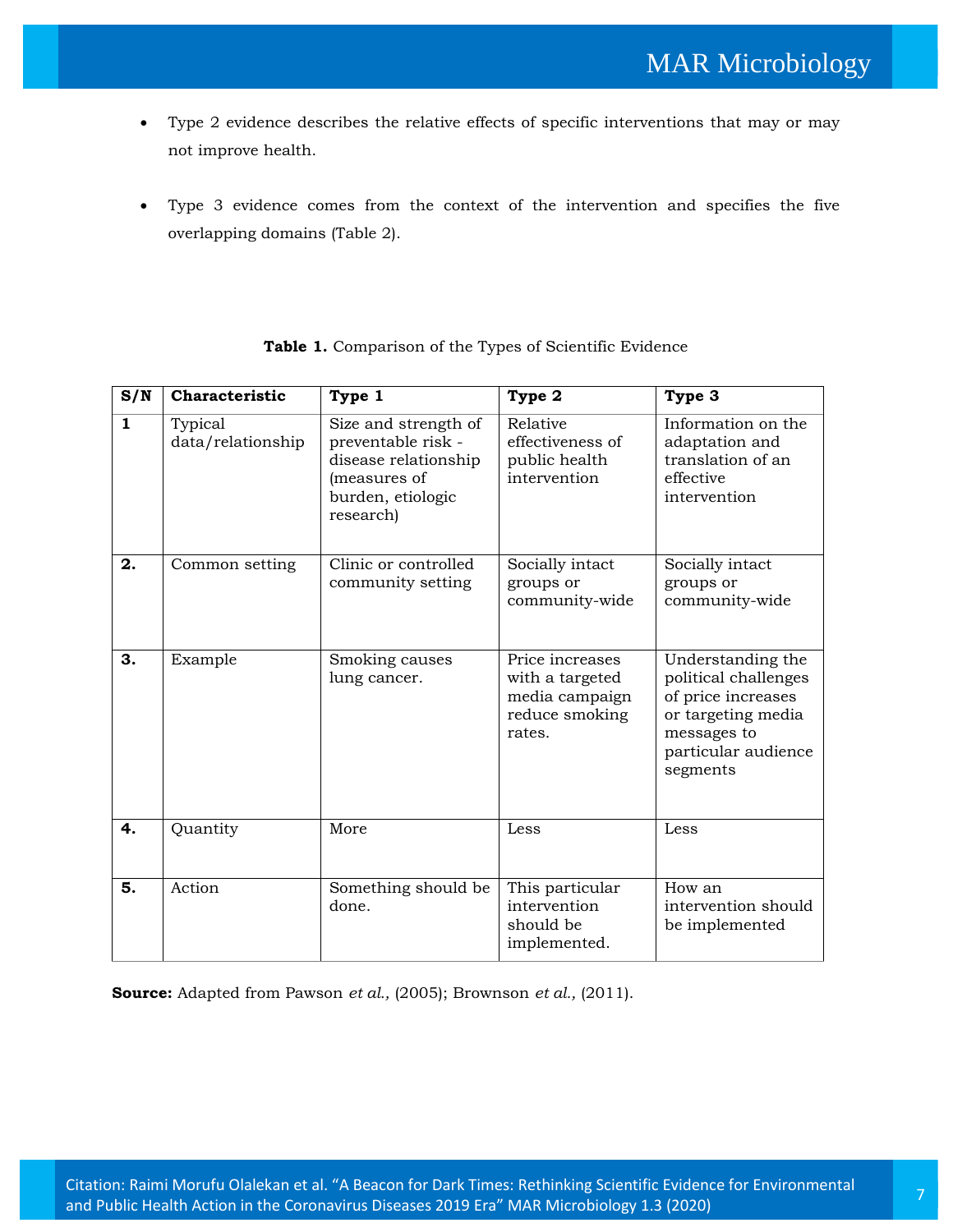| Category               | <b>Examples</b>                                      |
|------------------------|------------------------------------------------------|
| Individual             | <b>Education</b> level                               |
|                        | Basic human needs                                    |
|                        | Personal health history                              |
| Interpersonal          | Family health history                                |
|                        | Support from peers                                   |
|                        | Social capital                                       |
| Organizational         | Staff composition                                    |
|                        | Staff expertise                                      |
|                        | Physical infrastructure                              |
|                        | Organizational culture                               |
| <b>Sociocultural</b>   | Social norms                                         |
|                        | Values                                               |
|                        | Cultural traditions                                  |
|                        | History                                              |
| Political and economic | Political will                                       |
|                        | Political ideology                                   |
|                        | Lobbying and special interests Costs and<br>benefits |

**Table 2**. Contextual Variables for Intervention Design, Implementation, and Adaptation

Basic human needs include food, shelter, warmth, and safety.

**Source:** Adapted from Pawson *et al.,* (2005); Brownson *et al.,* (2011)

First, there are characteristics of the population for an intervention such for instance level of education and health history (Maslov, 1943). Besides, interpersonal variables provide an important context. For instance, a person with a family history of cancer might be more likely to undergo cancer screening. Third, organizational variables should be considered. For instance, whether an agency is successful in implementing an evidence-based program may be influenced by its capacity (e.g., professional workforce, agency leadership) (Brownson *et al.,* 2003;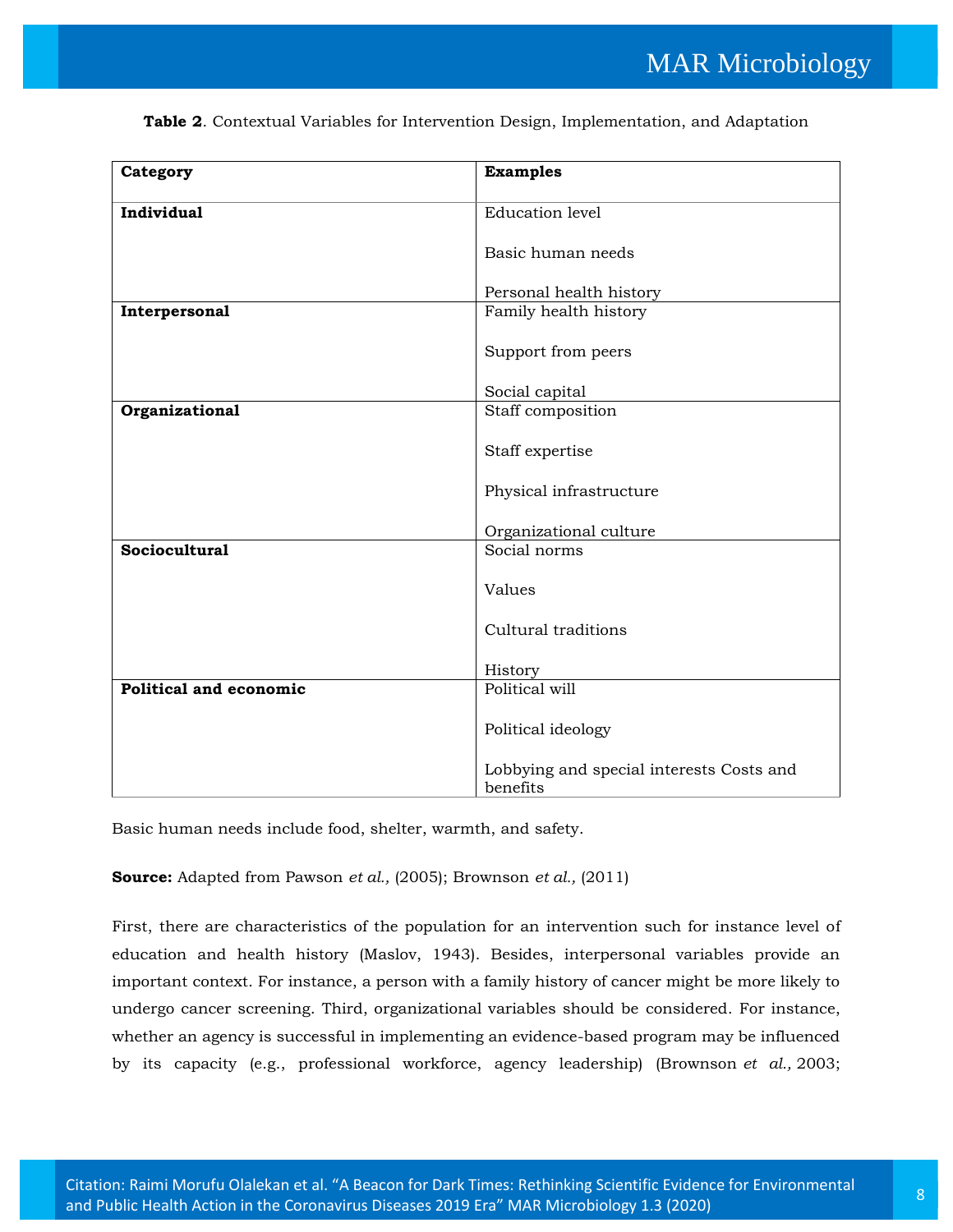Dreisinger *et al.,* 2008). Fourth, it is argued that social norms and cultural norms cause and shape a lot of health behaviors. Finally, more political and economic forces affect context. For instance, the occurrence of a high rate for a certain disease like the recent COVID-19 pandemic has claimed far too many lives worldwide. Fortunately, as environmental health officers and doctors continue to gain more experience at monitoring, contact tracing, communicating and treating COVID-19 patients, and many people hospitalized eventually recover, this may influence a state's political will to address the issue in a meaningful, logical and systematic way (Gift and Olalekan, 2020; Samson *et al.,* 2020; Gift *et al.,* 2020).

Particularly because of the high-risk and understudied populations, there is a great need for evidence on contextual variables and ways of adapting programs and policies across settings and population subgroups. Contextual issues are being addressed in detail in the new "realist review," which is a systematic review process that seeks to examine not only whether an intervention works but also how interventions work in real-world settings (Pawson *et al.,* 2005). Several concepts are fundamental for achieving a more evidence-based approach to environmental and public health practice. First, scientific knowledge is required on the programs and policies that are most likely to be effective in promoting health (i.e., undertake evaluation research to generate sound evidence) (Brownson *et al.,* 2003; Kahn *et al.,* 2002; Black *et al.,* 2005; Curry *et al.,* 2003).

Second, to translate science into scientifically sound practice, there is a need to marry information on evidence-based interventions from the peer-reviewed literature with the realities of a specific real-world milieu (Brownson *et al.,* 2003; Kohatsu *et al.,* 2004; Green, 2006). To achieve this, there is a need to better define decision-making processes that must be evidencebased. Finally, wide-scale dissemination of interventions of proven effectiveness must occur more consistently at state and local levels (Kerner *et al.,* 2005).

Therefore, the main characteristics of evidence-based features of environmental/public health decision making comprise:

**1.Decision-making based on the best available peer-reviewed evidence (both quantitative**  and qualitative research): A starting point is the scientific literature and guidelines developed by expert panels advice. Additionally, preliminary findings from researchers and practitioners are often presented at regional, national, and international professional conferences.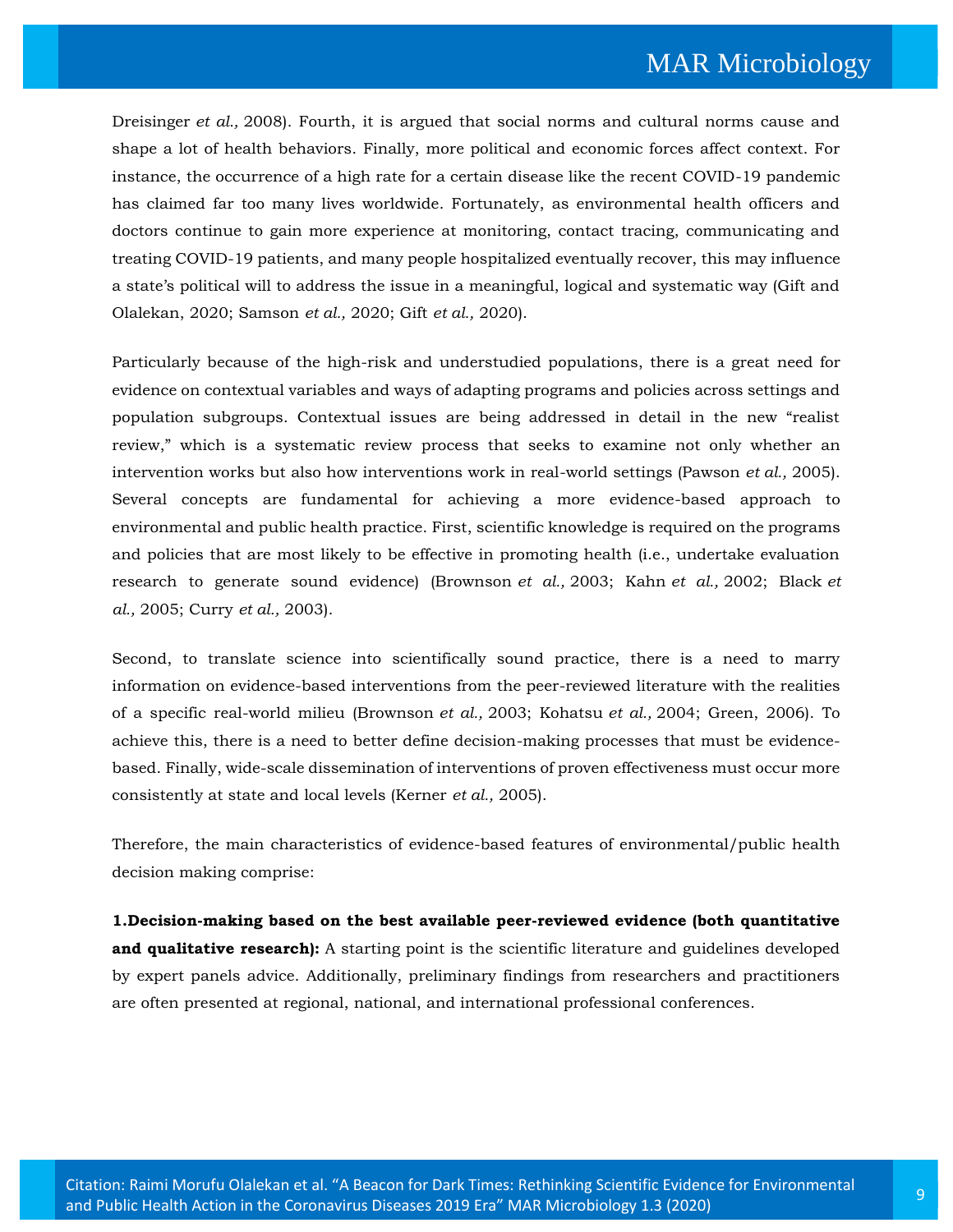**2.Systematically using data and information systems:** Data are being developed more for local-level issues and a few early efforts are underway to improve the environmental/public health policy surveillance systems. For instance, a group of federal and voluntary agencies has recently developed policy surveillance systems for tobacco, alcohol, and, more recently, schoolbased nutrition and physical education (Chriqui *et al.,* 2006; Abdulraheem *et al.,* 2018; Raimi *et al.,* 2019; Funmilayo *et al.,* 2019).

**3.Developing and applying an intensive program planning framework (which regularly have a foundation in behavioral science theory):** For instance, ecological, or systems, models are increasingly used in which "appropriate cultural changes in the social environment will produce individual's changes, and the individuals support in a population is considered critical for implementing environmental changes" (McLenroy *et al.,* 1988). These models emphasize the need to solve important problems at multiple levels and stress the interaction and integration of factors within and between all levels of individual, interpersonal, community, organizational, and governmental. The aim is to create a healthy community environment that offers healthpromoting information and social support to help people live healthier lifestyles (Stokols, 1996). Effective interventions are most often grounded in the health-behavior theory (Rimer *et al.,* 2001; Glanz and Bishop, 2010).

**4.Community engagement in assessment and policymaking:** Community-based approaches include community members in research and intervention projects and demonstrates progress made in improving population health and addressing health disparities (Cargo and Mercer, 2008; Israel *et al.,* 1998). Practitioners, academicians, and community members collaboratively define issues of concern, develop strategies for intervention, and evaluate the outcomes. This approach relies on "stakeholder" input (Green and Mercer, 2001), builds on existing resources, facilitates collaboration between all parties, and integrates knowledge and action that seek to lead to a fair distribution of the benefits of intervention for all partners (Isreal *et al.,* 1998; Leung *et al.,* 2004).

**5.Conducting sound evaluation:** In most cases in public health, programs and policies are conducted without fully focusing on a systematic evaluation. Additionally, even when programs are ineffective, they are sometimes continued because of historical or political considerations. Evaluation criteria should be based on early program development and should include both formative and outcome evaluation. For instance, an injury control program was appropriately discontinued after its effectiveness was evaluated. This program evaluation also demonstrates the use of both critical qualitative and quantitative data in framing an evaluation model (Land *et al.,* 1997).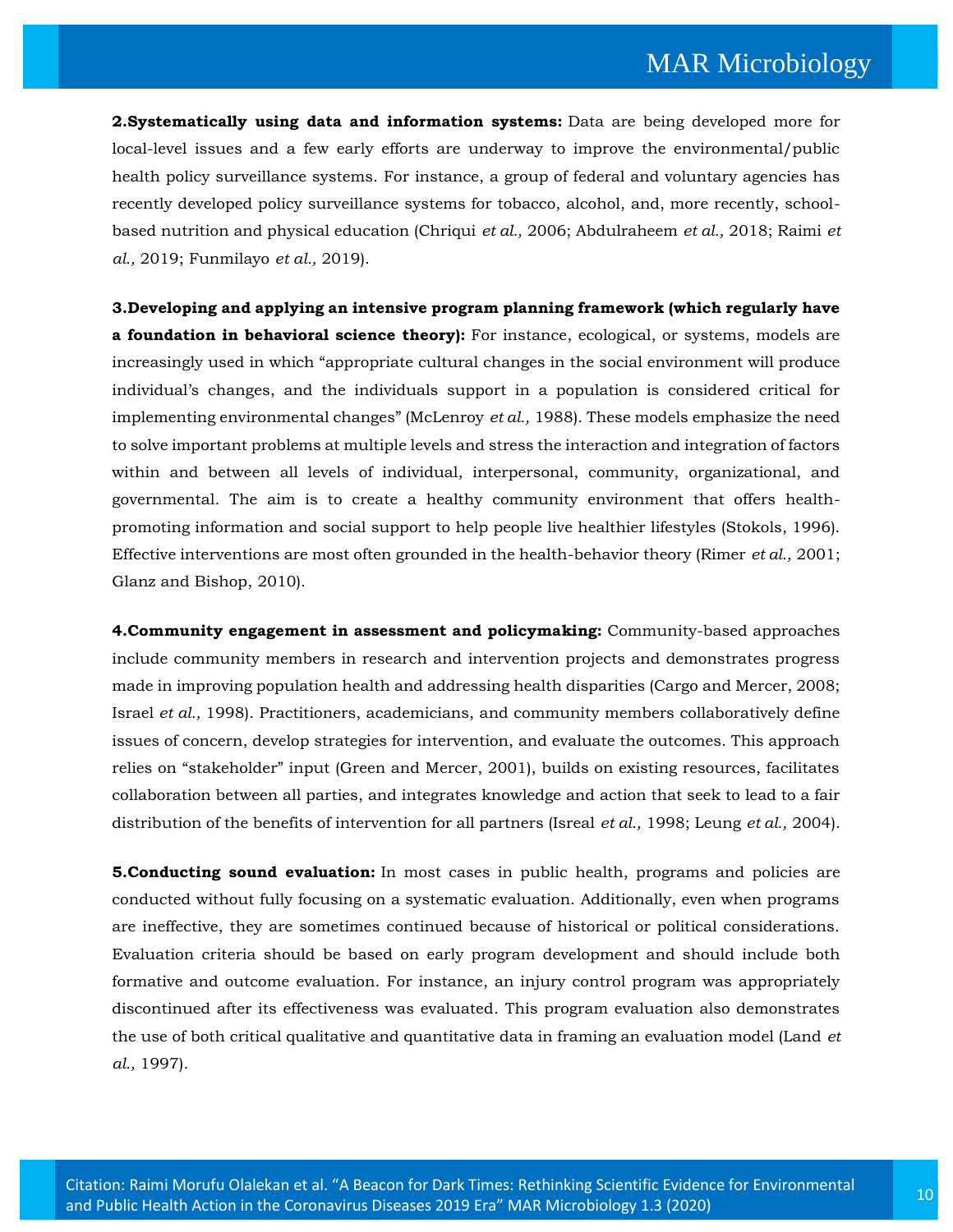6.**Disseminating what is learned to key stakeholders and policymakers:** If a program or policy is implemented, or if final results are known, other public health such as community medicine, social medicine, community health and preventive medicine (environmental health) can draw on their research findings to enhance their use of evidence, while making a decision. It can be disseminated to health professionals through the scientific literature, to the general public through the media, to decision-makers through personal meetings, and to public health professionals through training courses. Effective interventions are required in a variety of settings, comprising schools, worksites, health care settings, and broader community environments, etc.

Accomplishing these activities in EBE/PH is likely to require a synthesis of scientific skills, enhanced communication, common sense, and political acumen. However, many factors influence decision making in environmental/public health (Savitz, 2003; Bero and Jadad, 1998; Anderson *et al.,* 2005) (see table 3 below). Some of these factors are under the control of the environmental/public health practitioners, whereas others are nearly impossible to modify.

|                                 | <b>Table 3.</b> Factors Influencing Decision Making among Public Health Administrators, Policy |  |  |  |
|---------------------------------|------------------------------------------------------------------------------------------------|--|--|--|
| Makers, and the General Public. |                                                                                                |  |  |  |

| Category                   | <b>Influential Factor</b>                           |
|----------------------------|-----------------------------------------------------|
| Information                | •Sound scientific basis, including knowledge of     |
|                            | causality                                           |
|                            | •Source (e.g., professional<br>organization,        |
|                            | government, mass media, friends)                    |
| <b>Clarity of contents</b> | •Formatting and framing                             |
|                            | •Perceived validity                                 |
|                            | •Perceived relevance                                |
|                            | •Cost of intervention                               |
|                            | •Strength of the message ( <i>i.e.</i> , vividness) |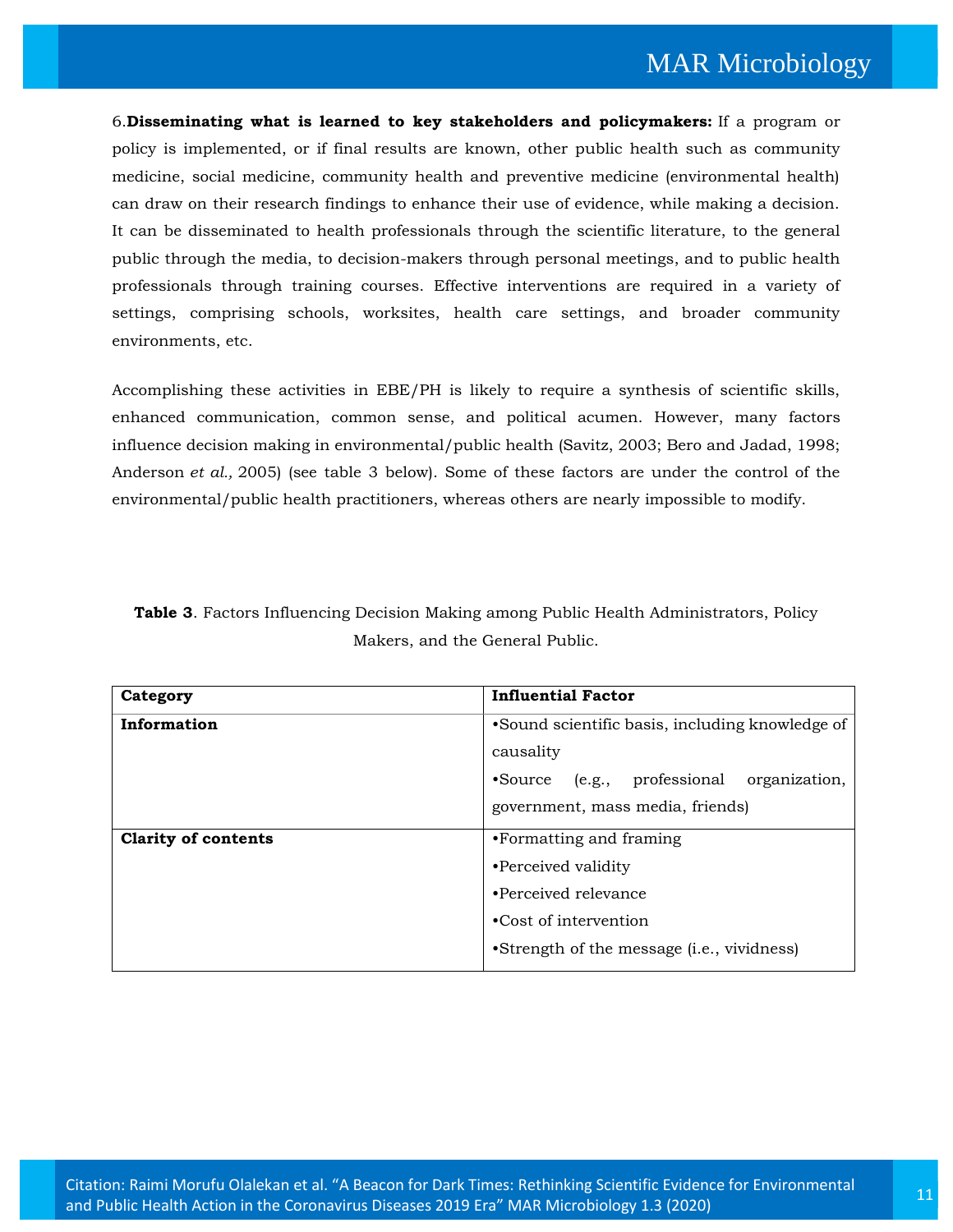| Perceived values, preferences, beliefs | •Role of the decision maker         |
|----------------------------------------|-------------------------------------|
|                                        | •Economic background                |
|                                        | • Previous education                |
|                                        | •Personal experience or involvement |
|                                        | •Political affiliation              |
|                                        | .Willingness to adopt innovations   |
|                                        | .Willingness to accept uncertainty  |
|                                        | . Willingness to accept risk        |
|                                        | • Ethical aspect of the decision    |
| Context                                | •Culture                            |
|                                        | •Politics                           |
|                                        | $\cdot$ Timing                      |
|                                        | •Media attention                    |
|                                        | •Financial or political constraints |
|                                        |                                     |

**Source:** Adapted from Bero & Jadad, (1998) and Anderson *et al.* (2005); Brownson *et al.,* (2011).

Also, there are at least four ways in which environmental/public health program or policy may not reach stated goals for success:

- 1. Choosing an intervention approach whose effectiveness is not established in the scientific literature.
- 2. Selecting a potentially effective program or policy yet achieving only weak, incomplete implementation or "reach," thereby failing to attain objectives (some call this Type III error)
- 3. Conducting an inadequate or incorrect evaluation that results in a lack of generalizable knowledge on the effectiveness of a program or policy
- 4. Paying inadequate attention to adapting an intervention to the population and context of interest.

However, part of the reason that environmental/public health-policy officials have struggled in the face of the COVID-19, is that it's very difficult to identify appropriate interventions that might inspire people to change their behaviors given reasons. For instance, do people who won't wear masks think the virus isn't risky, since they don't think masks work, or just as others aren't wearing them? To make matters worse, surveys or studies often represent only a portion of the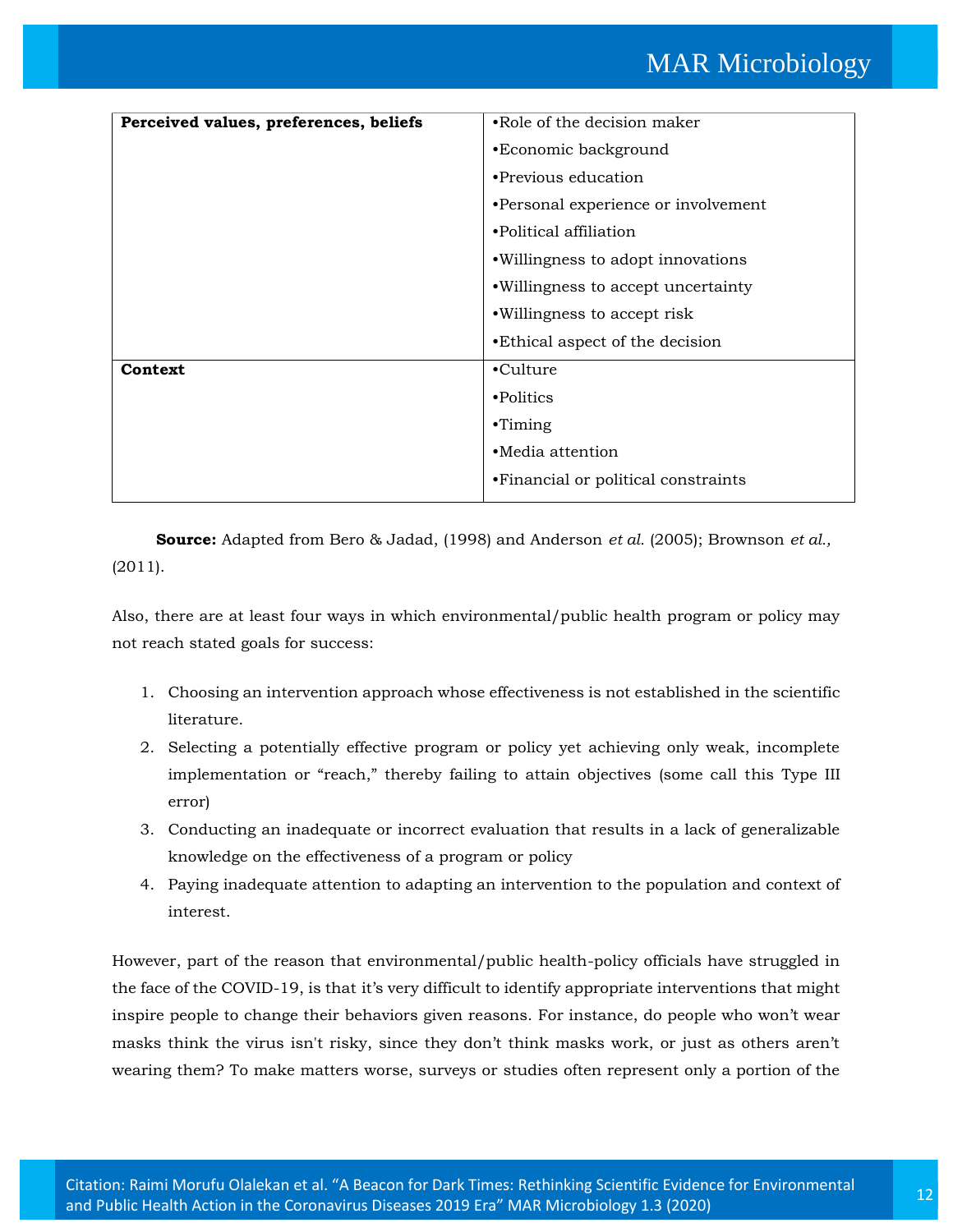population leaving those most at risk underrepresented. "Data can be instructive, but it does not speak for itself, as data access remains one of the primary hurdles to advancing science". "Behind every data, a point is a person. And with something like the coronavirus, where people are so deeply affected, there is a need to think about the ethics of intervening in people's lives."

Overall, to enhance evidence-based practice, all four possibilities must attempt to provide practical guidance on how to select, carry out, and evaluate evidence-based programs and policies in public health settings. It also begins to address the need for a highly trained environmental/public health workforce and expand available technology, Hence, the successful implementation of EBE/PH in environmental/public health practice is both a science and an art. Science is based on epidemiologic, behavioral, and policy research that reflects the size and scope of environmental/public health problems and which interventions are likely to be effective in solving the problem. The art of decision-making experience usually involves knowing what information is significant to a specific stakeholder at the right time.

Remarkable decisions in environmental/public health must balance science and art because rational, evidence-based decision making often involves choosing an option from among a set of rational choices. By using the outlined concepts in EBE/PH above, decision making is ultimately improving the environmental/public health practice; this is especially important in a time when environmental/public health practitioners should be incentivized, not disincentivized, to provide remote and long-term care and if successfully implemented and continued in the post COVID era, these efforts could enjoy the welcome consequence of cost savings and efficiency (Olalekan, 2020; Olalekan *et al.,* 2020). These efforts can help in tailoring efficacious interventions for improving the COVID-19 pandemic response.

Furthermore, there is a need to fund evidence-based projects that will focus on identifying a health or disease condition for which there is a need for intervention and community support and engagement to address the problem, articulate a process for ensuring cultural appropriateness and recognizing community strengths and resiliencies, advancing knowledge toward addressing the health or disease condition through etiologic research, prevention research, treatment or recovery research, or dissemination and implementation research and accounting for sustainability in test communities and dissemination and scale up to other communities as indicated. Hence, real-world evidence could significantly improve public health (social medicine, preventive medicine, community health and community medicine) decisions across the health system and ultimately improve environmental health. Expanding its use, however, will require multi-stakeholder action on several priorities, as well as country-specific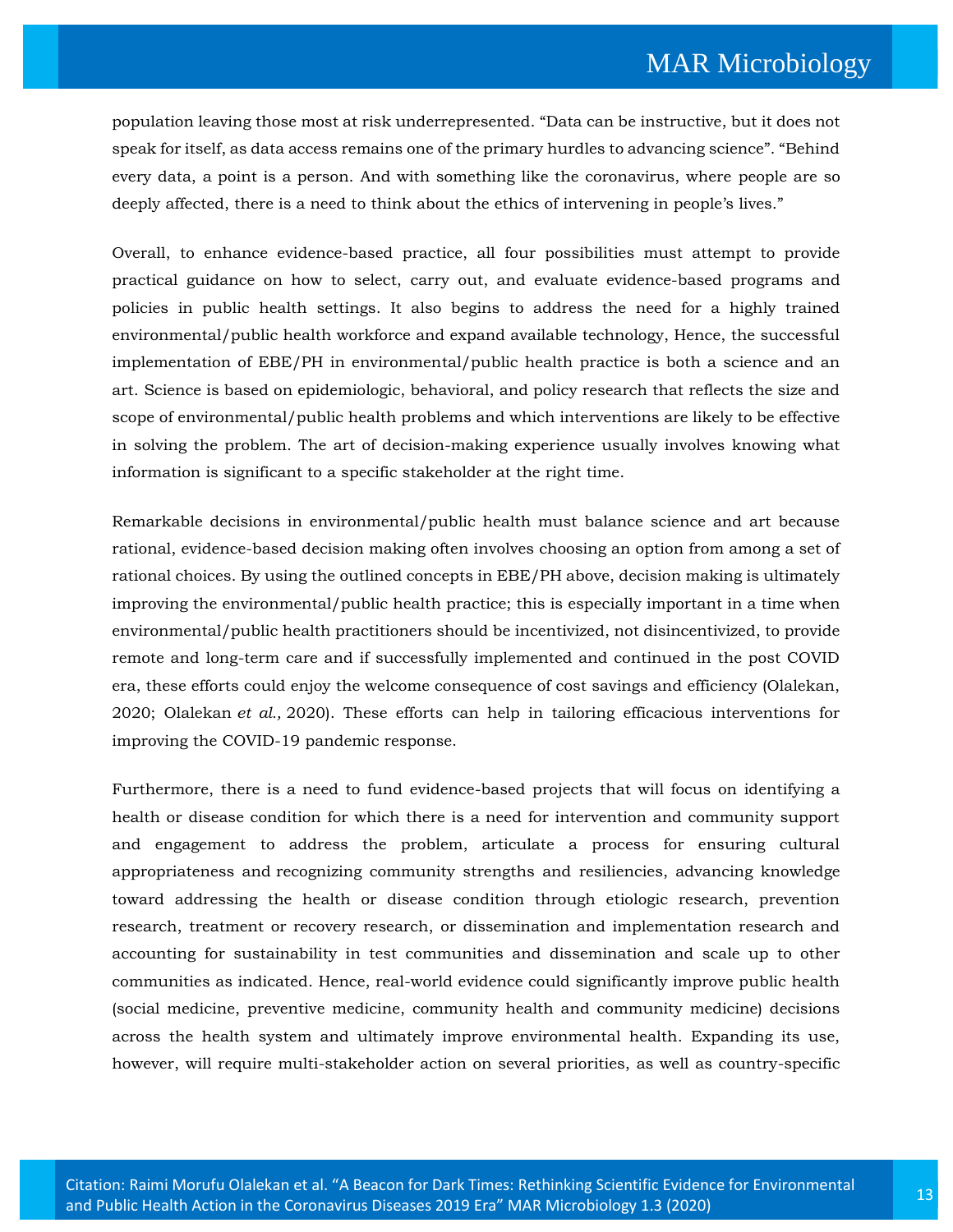campaigns. Therefore, the broad environmental/public health community is best equipped to make progress towards addressing individual behaviors, social conditions, or environmental conditions related to a disease or disorder. Thereby, making progress on these goals will help establish the kind of culture where evidence-based innovation will flourish, while ensuring that necessary, complementary capabilities exist to support traditional research and development (R&D) activities.

#### **Competing Interests**

We affirm that we have no conflict of interest that may be alleged as prejudicing the impartiality of the study reported. This researcher did not receive special assistance from the government, not-for-profit sectors, or commercial institutions.

#### **Consent**

All the authors announced that they had received written notice from the participants.

#### **References**

1.Abdulraheem [A. FO, Olalekan R. M, Abasiekong E. M \(2018\) "Mother and father adolescent](https://www.google.com/search?q=Mother+and+father+adolescent+relationships+and+substance+use+in+the+Niger+delta%3A+a+case+study+of+twenty-five+(25)+communities+in+Yenagoa+local+government+of+Bayelsa+state%2C+Nigeria&oq=Mother+and+father+adolescent+relationships+and+substance+use+in+the+Niger+delta%3A+a+case+study+of+twenty-five+(25)+communities+in+Yenagoa+local+government+of+Bayelsa+state%2C+Nigeria&aqs=chrome..69i57.1969j0j7&sourceid=chrome&ie=UTF-8)  [relationships and substance use in the Niger delta: a case study of twenty-five \(25\)](https://www.google.com/search?q=Mother+and+father+adolescent+relationships+and+substance+use+in+the+Niger+delta%3A+a+case+study+of+twenty-five+(25)+communities+in+Yenagoa+local+government+of+Bayelsa+state%2C+Nigeria&oq=Mother+and+father+adolescent+relationships+and+substance+use+in+the+Niger+delta%3A+a+case+study+of+twenty-five+(25)+communities+in+Yenagoa+local+government+of+Bayelsa+state%2C+Nigeria&aqs=chrome..69i57.1969j0j7&sourceid=chrome&ie=UTF-8)  [communities in Yenagoa local government of Bayelsa state, Nigeria". Sociol Int J.](https://www.google.com/search?q=Mother+and+father+adolescent+relationships+and+substance+use+in+the+Niger+delta%3A+a+case+study+of+twenty-five+(25)+communities+in+Yenagoa+local+government+of+Bayelsa+state%2C+Nigeria&oq=Mother+and+father+adolescent+relationships+and+substance+use+in+the+Niger+delta%3A+a+case+study+of+twenty-five+(25)+communities+in+Yenagoa+local+government+of+Bayelsa+state%2C+Nigeria&aqs=chrome..69i57.1969j0j7&sourceid=chrome&ie=UTF-8)  2018;2(6):541‒[548. DOI: 10.15406/sij.2018.02.00097.](https://www.google.com/search?q=Mother+and+father+adolescent+relationships+and+substance+use+in+the+Niger+delta%3A+a+case+study+of+twenty-five+(25)+communities+in+Yenagoa+local+government+of+Bayelsa+state%2C+Nigeria&oq=Mother+and+father+adolescent+relationships+and+substance+use+in+the+Niger+delta%3A+a+case+study+of+twenty-five+(25)+communities+in+Yenagoa+local+government+of+Bayelsa+state%2C+Nigeria&aqs=chrome..69i57.1969j0j7&sourceid=chrome&ie=UTF-8)

2.Adedoyin OO, Olalekan RM, Olawale SH, et al (2020). "A review of environmental, social and health impact assessment (Eshia) practice in Nigeria: a panacea for sustainable development and decision making". MOJ Public Health. 2020;9(3):81-87. DOI: 10.15406/mojph.2020.09.00328. https://medcraveonline.com/MOJPH/MOJPH-09- 00328.pdf.

3[.Anderson LM, Brownson RC, Fullilove MT](https://www.google.com/search?sxsrf=ALeKk02YxFKRbfrnDheYpBEn3Ajxrh7vuw%3A1601956740567&ei=hOt7X4uZIpbez7sPjoywyAo&q=Evidence-based+public+health+policy+and+practice%3A+promises+and+limits&oq=Evidence-based+public+health+policy+and+practice%3A+promises+and+limits&gs_lcp=CgZwc3ktYWIQAzoHCCMQ6gIQJzoNCC4QxwEQrwEQ6gIQJ1DMyQNYzMkDYLXQA2gBcAB4AIABmAGIAZgBkgEDMC4xmAEAoAEBoAECqgEHZ3dzLXdperABCsABAQ&sclient=psy-ab&ved=0ahUKEwiL693ziZ_sAhUW73MBHQ4GDKkQ4dUDCA0&uact=5), et al. (2005) "Evidence-based public health policy [and practice: promises and limits". Am J Prev Med; 28 \(5 Suppl\): 226 –](https://www.google.com/search?sxsrf=ALeKk02YxFKRbfrnDheYpBEn3Ajxrh7vuw%3A1601956740567&ei=hOt7X4uZIpbez7sPjoywyAo&q=Evidence-based+public+health+policy+and+practice%3A+promises+and+limits&oq=Evidence-based+public+health+policy+and+practice%3A+promises+and+limits&gs_lcp=CgZwc3ktYWIQAzoHCCMQ6gIQJzoNCC4QxwEQrwEQ6gIQJ1DMyQNYzMkDYLXQA2gBcAB4AIABmAGIAZgBkgEDMC4xmAEAoAEBoAECqgEHZ3dzLXdperABCsABAQ&sclient=psy-ab&ved=0ahUKEwiL693ziZ_sAhUW73MBHQ4GDKkQ4dUDCA0&uact=5) 230.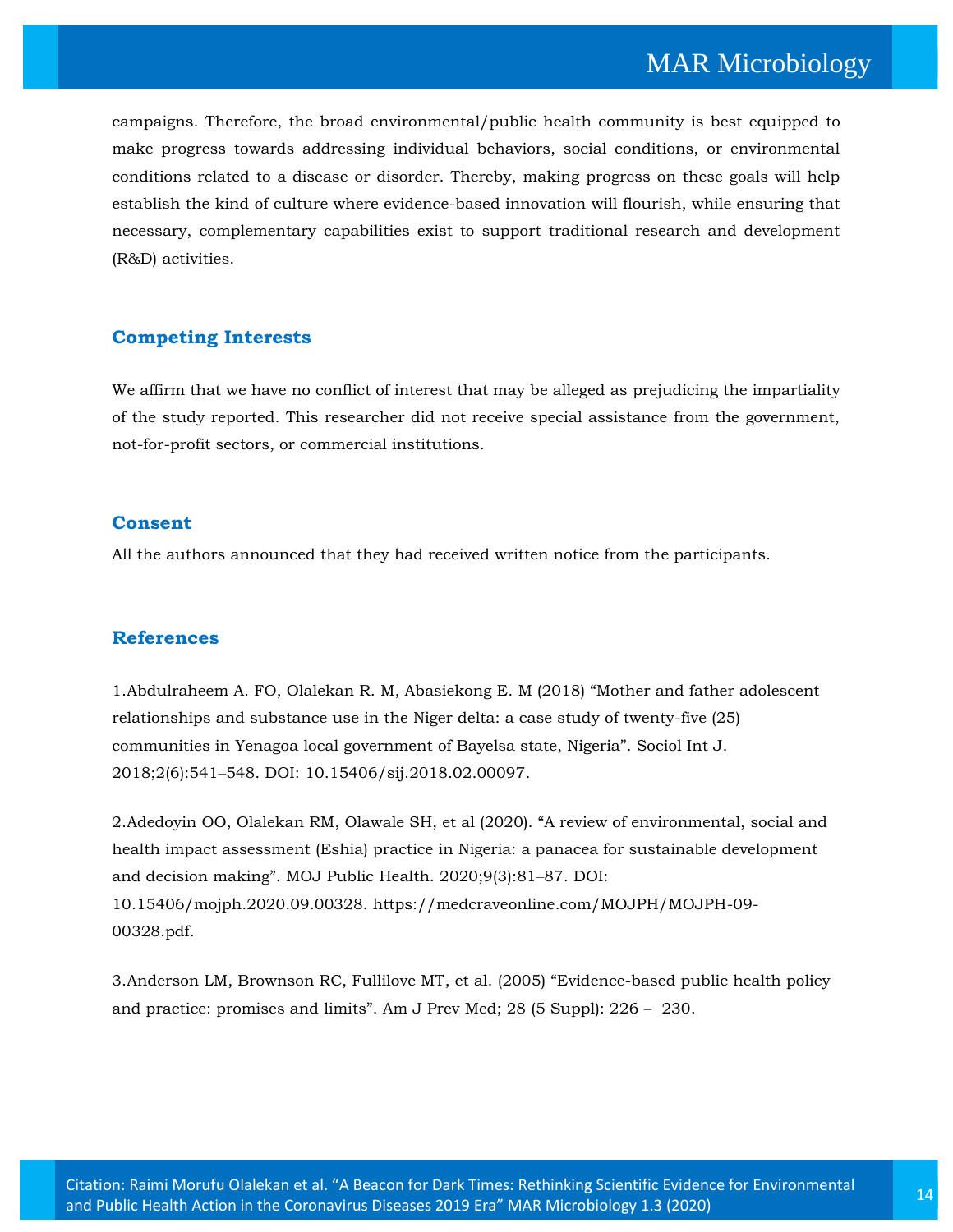4.[Brownson RC, Baker EA, Leet TL, et al \(2003\). "Evidence](https://www.google.com/search?sxsrf=ALeKk01d4D-lwiFL_z1KQ99wNHDBLafWLQ%3A1601956834237&ei=4ut7X9STDqKhmgfrkai4Bw&q=Evidence-Based+Public+Health&oq=Evidence-Based+Public+Health&gs_lcp=CgZwc3ktYWIQAzIECCMQJzIECCMQJzIFCC4QyQMyAggAMgIIADIHCAAQFBCHAjICCAAyAggAMgIIADICCAA6CQgAEMkDEBYQHjoGCAAQFhAeUJjGAViV2wFgmeYBaABwAHgAgAHLAYgB8gSSAQUwLjMuMZgBAKABAaoBB2d3cy13aXrAAQE&sclient=psy-ab&ved=0ahUKEwjUjLOgip_sAhWikOYKHesICncQ4dUDCA0&uact=5)-Based Public Health". New York: [Oxford University Press.](https://www.google.com/search?sxsrf=ALeKk01d4D-lwiFL_z1KQ99wNHDBLafWLQ%3A1601956834237&ei=4ut7X9STDqKhmgfrkai4Bw&q=Evidence-Based+Public+Health&oq=Evidence-Based+Public+Health&gs_lcp=CgZwc3ktYWIQAzIECCMQJzIECCMQJzIFCC4QyQMyAggAMgIIADIHCAAQFBCHAjICCAAyAggAMgIIADICCAA6CQgAEMkDEBYQHjoGCAAQFhAeUJjGAViV2wFgmeYBaABwAHgAgAHLAYgB8gSSAQUwLjMuMZgBAKABAaoBB2d3cy13aXrAAQE&sclient=psy-ab&ved=0ahUKEwjUjLOgip_sAhWikOYKHesICncQ4dUDCA0&uact=5)

5[.Brownson RC, Royer C, Ewing R, et al. \(2006\)](https://www.google.com/search?sxsrf=ALeKk03mb3fzcKuPcFw38blFf83-5ftqdA%3A1601956865255&ei=Aex7X9yND8nYz7sP3p2lgAs&q=Researchers+and+policymakers%3A+travelers+in+parallel+universes&oq=Researchers+and+policymakers%3A+travelers+in+parallel+universes&gs_lcp=CgZwc3ktYWIQAzIFCAAQyQM6CgguEOoCECcQkwI6BwgjEOoCECc6DQguEMcBEK8BEOoCECc6CQgAEMkDEBYQHlCz_ANY0JYEYLWbBGgBcAF4AIABnQGIAdwEkgEDMC40mAEAoAEBoAECqgEHZ3dzLXdperABCsABAQ&sclient=psy-ab&ved=0ahUKEwickpivip_sAhVJ7HMBHd5OCbAQ4dUDCA0&uact=5) "Researchers and policymakers: travelers in parallel universes"[. Am J Prev Med; 30 \(2\): 164](https://www.google.com/search?sxsrf=ALeKk03mb3fzcKuPcFw38blFf83-5ftqdA%3A1601956865255&ei=Aex7X9yND8nYz7sP3p2lgAs&q=Researchers+and+policymakers%3A+travelers+in+parallel+universes&oq=Researchers+and+policymakers%3A+travelers+in+parallel+universes&gs_lcp=CgZwc3ktYWIQAzIFCAAQyQM6CgguEOoCECcQkwI6BwgjEOoCECc6DQguEMcBEK8BEOoCECc6CQgAEMkDEBYQHlCz_ANY0JYEYLWbBGgBcAF4AIABnQGIAdwEkgEDMC40mAEAoAEBoAECqgEHZ3dzLXdperABCsABAQ&sclient=psy-ab&ved=0ahUKEwickpivip_sAhVJ7HMBHd5OCbAQ4dUDCA0&uact=5) – 172.

6[.Brownson RC, Elizabeth AB, Jerry LL, Kathleen NG, William RT \(2011\). Evidence-Based](https://www.google.com/search?sxsrf=ALeKk00wBv4WKbc5b5lGMN_0X_GYogrLtQ%3A1601956974847&ei=bux7X5OuM8WH8QOkw6_ICA&q=Evidence-Based+Public+Health.+Second+Edition+Oxford+University+Press&oq=Evidence-Based+Public+Health.+Second+Edition+Oxford+University+Press&gs_lcp=CgZwc3ktYWIQAzoECCMQJzoHCCMQrgIQJzoFCCEQoAE6BAghEBVQyBZYwoQBYO-GAWgDcAB4AIABuQGIAZAGkgEDMC41mAEAoAEBoAECqgEHZ3dzLXdpesABAQ&sclient=psy-ab&ved=0ahUKEwiTnbnjip_sAhXFQ3wKHaThC4kQ4dUDCA0&uact=5)  Public Health"[. Second Edition. Oxford University Press.](https://www.google.com/search?sxsrf=ALeKk00wBv4WKbc5b5lGMN_0X_GYogrLtQ%3A1601956974847&ei=bux7X5OuM8WH8QOkw6_ICA&q=Evidence-Based+Public+Health.+Second+Edition+Oxford+University+Press&oq=Evidence-Based+Public+Health.+Second+Edition+Oxford+University+Press&gs_lcp=CgZwc3ktYWIQAzoECCMQJzoHCCMQrgIQJzoFCCEQoAE6BAghEBVQyBZYwoQBYO-GAWgDcAB4AIABuQGIAZAGkgEDMC41mAEAoAEBoAECqgEHZ3dzLXdpesABAQ&sclient=psy-ab&ved=0ahUKEwiTnbnjip_sAhXFQ3wKHaThC4kQ4dUDCA0&uact=5)

7[.Black BL, Cowens-Alvarado R, Gershman S, et al. \(2005\)](https://www.google.com/search?sxsrf=ALeKk00HoY_PIECCCgVGVwx8_slZa_hPYg%3A1601957038555&ei=rux7X-WyIfnC3LUPrKuawAI&q=Using+data+to+motivate+action%3A+the+need+for+high+quality%2C+an+effective+presentation%2C+and+an+action+context+for+decision-making&oq=Using+data+to+motivate+action%3A+the+need+for+high+quality%2C+an+effective+presentation%2C+and+an+action+context+for+decision-making&gs_lcp=CgZwc3ktYWIQAzIHCCMQ6gIQJzIHCCMQ6gIQJzIHCCMQ6gIQJzIHCC4Q6gIQJzIHCCMQ6gIQJzIHCCMQ6gIQJzIHCCMQ6gIQJzIHCCMQ6gIQJzIHCCMQ6gIQJzIHCCMQ6gIQJ1DR3wNY0d8DYMDiA2gBcAB4AIABAIgBAJIBAJgBAKABAaABAqoBB2d3cy13aXqwAQrAAQE&sclient=psy-ab&ved=0ahUKEwjlwemBi5_sAhV5IbcAHayVBigQ4dUDCA0&uact=5) "Using data to motivate action: the [need for high quality, an effective presentation, and an action context for decision-making](https://www.google.com/search?sxsrf=ALeKk00HoY_PIECCCgVGVwx8_slZa_hPYg%3A1601957038555&ei=rux7X-WyIfnC3LUPrKuawAI&q=Using+data+to+motivate+action%3A+the+need+for+high+quality%2C+an+effective+presentation%2C+and+an+action+context+for+decision-making&oq=Using+data+to+motivate+action%3A+the+need+for+high+quality%2C+an+effective+presentation%2C+and+an+action+context+for+decision-making&gs_lcp=CgZwc3ktYWIQAzIHCCMQ6gIQJzIHCCMQ6gIQJzIHCCMQ6gIQJzIHCC4Q6gIQJzIHCCMQ6gIQJzIHCCMQ6gIQJzIHCCMQ6gIQJzIHCCMQ6gIQJzIHCCMQ6gIQJzIHCCMQ6gIQJ1DR3wNY0d8DYMDiA2gBcAB4AIABAIgBAJIBAJgBAKABAaABAqoBB2d3cy13aXqwAQrAAQE&sclient=psy-ab&ved=0ahUKEwjlwemBi5_sAhV5IbcAHayVBigQ4dUDCA0&uact=5)". [Cancer Causes Control; \(16 Suppl 1\): 15](https://www.google.com/search?sxsrf=ALeKk00HoY_PIECCCgVGVwx8_slZa_hPYg%3A1601957038555&ei=rux7X-WyIfnC3LUPrKuawAI&q=Using+data+to+motivate+action%3A+the+need+for+high+quality%2C+an+effective+presentation%2C+and+an+action+context+for+decision-making&oq=Using+data+to+motivate+action%3A+the+need+for+high+quality%2C+an+effective+presentation%2C+and+an+action+context+for+decision-making&gs_lcp=CgZwc3ktYWIQAzIHCCMQ6gIQJzIHCCMQ6gIQJzIHCCMQ6gIQJzIHCC4Q6gIQJzIHCCMQ6gIQJzIHCCMQ6gIQJzIHCCMQ6gIQJzIHCCMQ6gIQJzIHCCMQ6gIQJzIHCCMQ6gIQJ1DR3wNY0d8DYMDiA2gBcAB4AIABAIgBAJIBAJgBAKABAaABAqoBB2d3cy13aXqwAQrAAQE&sclient=psy-ab&ved=0ahUKEwjlwemBi5_sAhV5IbcAHayVBigQ4dUDCA0&uact=5) – 25.

8[.Chambers D, Kerner J. \(2007\) Closing the gap between discovery and delivery.](https://www.google.com/search?sxsrf=ALeKk03A7QmGi4AlN8y-9gF6lgJ9QEFh0w%3A1601957280333&ei=oO17X-D_E_C_3LUP5oWeqAE&q=Dissemination+and+Implementation+Research+Workshop&oq=Dissemination+and+Implementation+Research+Workshop&gs_lcp=CgZwc3ktYWIQAzIECCMQJzoHCCMQ6gIQJzoHCC4Q6gIQJ1CxjwlYsY8JYPySCWgBcAF4AIABoAGIAaABkgEDMC4xmAEAoAEBoAECqgEHZ3dzLXdperABCsABAQ&sclient=psy-ab&ved=0ahUKEwjgz471i5_sAhXwH7cAHeaCBxUQ4dUDCA0&uact=5)  "[Dissemination and Implementation Research Workshop](https://www.google.com/search?sxsrf=ALeKk03A7QmGi4AlN8y-9gF6lgJ9QEFh0w%3A1601957280333&ei=oO17X-D_E_C_3LUP5oWeqAE&q=Dissemination+and+Implementation+Research+Workshop&oq=Dissemination+and+Implementation+Research+Workshop&gs_lcp=CgZwc3ktYWIQAzIECCMQJzoHCCMQ6gIQJzoHCC4Q6gIQJ1CxjwlYsY8JYPySCWgBcAF4AIABoAGIAaABkgEDMC4xmAEAoAEBoAECqgEHZ3dzLXdperABCsABAQ&sclient=psy-ab&ved=0ahUKEwjgz471i5_sAhXwH7cAHeaCBxUQ4dUDCA0&uact=5)": Harnessing Science to Maximize [Health, Rockville, MD.](https://www.google.com/search?sxsrf=ALeKk03A7QmGi4AlN8y-9gF6lgJ9QEFh0w%3A1601957280333&ei=oO17X-D_E_C_3LUP5oWeqAE&q=Dissemination+and+Implementation+Research+Workshop&oq=Dissemination+and+Implementation+Research+Workshop&gs_lcp=CgZwc3ktYWIQAzIECCMQJzoHCCMQ6gIQJzoHCC4Q6gIQJ1CxjwlYsY8JYPySCWgBcAF4AIABoAGIAaABkgEDMC4xmAEAoAEBoAECqgEHZ3dzLXdperABCsABAQ&sclient=psy-ab&ved=0ahUKEwjgz471i5_sAhXwH7cAHeaCBxUQ4dUDCA0&uact=5)

9[.Funmilayo A. A, Robert O. T, Olalekan R. M, Okoyen E, Tuebi M \(2019\).](https://www.google.com/search?sxsrf=ALeKk01xYXMcxsOX57XiMNmf0spGPs9VCQ%3A1601957471052&ei=X-57X4HhAoDiz7sPq5GQuAo&q=A+study+of+the+context+of+adolescent+substance+use+and+patterns+of+use+in+yenagoa+local+government%2C+Bayelsa+State%2C+Nigeria&oq=A+study+of+the+context+of+adolescent+substance+use+and+patterns+of+use+in+yenagoa+local+government%2C+Bayelsa+State%2C+Nigeria&gs_lcp=CgZwc3ktYWIQAzIHCCMQ6gIQJzIHCCMQ6gIQJzIHCCMQ6gIQJzIHCCMQ6gIQJzIHCCMQ6gIQJzIHCCMQ6gIQJzIHCCMQ6gIQJzIHCC4Q6gIQJzIHCCMQ6gIQJzIHCCMQ6gIQJ1CTvgVYk74FYJnBBWgBcAF4AIABAIgBAJIBAJgBAKABAaABAqoBB2d3cy13aXqwAQrAAQE&sclient=psy-ab&ved=0ahUKEwjBjIfQjJ_sAhUA8XMBHasIBKcQ4dUDCA0&uact=5) "A study of the [context of adolescent substance use and patterns of use in yenagoa local government, Bayelsa](https://www.google.com/search?sxsrf=ALeKk01xYXMcxsOX57XiMNmf0spGPs9VCQ%3A1601957471052&ei=X-57X4HhAoDiz7sPq5GQuAo&q=A+study+of+the+context+of+adolescent+substance+use+and+patterns+of+use+in+yenagoa+local+government%2C+Bayelsa+State%2C+Nigeria&oq=A+study+of+the+context+of+adolescent+substance+use+and+patterns+of+use+in+yenagoa+local+government%2C+Bayelsa+State%2C+Nigeria&gs_lcp=CgZwc3ktYWIQAzIHCCMQ6gIQJzIHCCMQ6gIQJzIHCCMQ6gIQJzIHCCMQ6gIQJzIHCCMQ6gIQJzIHCCMQ6gIQJzIHCCMQ6gIQJzIHCC4Q6gIQJzIHCCMQ6gIQJzIHCCMQ6gIQJ1CTvgVYk74FYJnBBWgBcAF4AIABAIgBAJIBAJgBAKABAaABAqoBB2d3cy13aXqwAQrAAQE&sclient=psy-ab&ved=0ahUKEwjBjIfQjJ_sAhUA8XMBHasIBKcQ4dUDCA0&uact=5)  State, Nigeria"[. MOJ Addiction Medicine and Therapy. 2019;6\(1\):25](https://www.google.com/search?sxsrf=ALeKk01xYXMcxsOX57XiMNmf0spGPs9VCQ%3A1601957471052&ei=X-57X4HhAoDiz7sPq5GQuAo&q=A+study+of+the+context+of+adolescent+substance+use+and+patterns+of+use+in+yenagoa+local+government%2C+Bayelsa+State%2C+Nigeria&oq=A+study+of+the+context+of+adolescent+substance+use+and+patterns+of+use+in+yenagoa+local+government%2C+Bayelsa+State%2C+Nigeria&gs_lcp=CgZwc3ktYWIQAzIHCCMQ6gIQJzIHCCMQ6gIQJzIHCCMQ6gIQJzIHCCMQ6gIQJzIHCCMQ6gIQJzIHCCMQ6gIQJzIHCCMQ6gIQJzIHCC4Q6gIQJzIHCCMQ6gIQJzIHCCMQ6gIQJ1CTvgVYk74FYJnBBWgBcAF4AIABAIgBAJIBAJgBAKABAaABAqoBB2d3cy13aXqwAQrAAQE&sclient=psy-ab&ved=0ahUKEwjBjIfQjJ_sAhUA8XMBHasIBKcQ4dUDCA0&uact=5)-32. DOI: [10.15406/mojamt.2019.06.00142.](https://www.google.com/search?sxsrf=ALeKk01xYXMcxsOX57XiMNmf0spGPs9VCQ%3A1601957471052&ei=X-57X4HhAoDiz7sPq5GQuAo&q=A+study+of+the+context+of+adolescent+substance+use+and+patterns+of+use+in+yenagoa+local+government%2C+Bayelsa+State%2C+Nigeria&oq=A+study+of+the+context+of+adolescent+substance+use+and+patterns+of+use+in+yenagoa+local+government%2C+Bayelsa+State%2C+Nigeria&gs_lcp=CgZwc3ktYWIQAzIHCCMQ6gIQJzIHCCMQ6gIQJzIHCCMQ6gIQJzIHCCMQ6gIQJzIHCCMQ6gIQJzIHCCMQ6gIQJzIHCCMQ6gIQJzIHCC4Q6gIQJzIHCCMQ6gIQJzIHCCMQ6gIQJ1CTvgVYk74FYJnBBWgBcAF4AIABAIgBAJIBAJgBAKABAaABAqoBB2d3cy13aXqwAQrAAQE&sclient=psy-ab&ved=0ahUKEwjBjIfQjJ_sAhUA8XMBHasIBKcQ4dUDCA0&uact=5)

10[.Gift RA, Olalekan RM, Owobi OE, Oluwakemi RM, Anu B, Funmilayo AA \(2020\).](https://www.google.com/search?sxsrf=ALeKk00N1X8Kl8AaLOJKsElb5VqUQ8NYVA%3A1601957562637&ei=uu57X-etJprZz7sPzI2j4AQ&q=Nigerians+crying+for+availability+of+electricity+and+water%3A+a+key+driver+to+life+coping+measures+for+deepening+stay+at+home+inclusion+to+slow+covid-19+spread&oq=Nigerians+crying+for+availability+of+electricity+and+water%3A+a+key+driver+to+life+coping+measures+for+deepening+stay+at+home+inclusion+to+slow+covid-19+spread&gs_lcp=CgZwc3ktYWIQAzIHCCMQ6gIQJzIHCCMQ6gIQJzIHCCMQ6gIQJzIHCCMQ6gIQJzIHCCMQ6gIQJzIHCCMQ6gIQJzIHCCMQ6gIQJzIHCCMQ6gIQJzIHCC4Q6gIQJzIHCCMQ6gIQJ1C9iAhYvYgIYKOPCGgBcAB4AIABAIgBAJIBAJgBAKABAaABAqoBB2d3cy13aXqwAQrAAQE&sclient=psy-ab&ved=0ahUKEwjn8tz7jJ_sAhWa7HMBHczGCEwQ4dUDCA0&uact=5) "Nigerians [crying for availability of electricity and water: a key driver to life coping measures for deepening](https://www.google.com/search?sxsrf=ALeKk00N1X8Kl8AaLOJKsElb5VqUQ8NYVA%3A1601957562637&ei=uu57X-etJprZz7sPzI2j4AQ&q=Nigerians+crying+for+availability+of+electricity+and+water%3A+a+key+driver+to+life+coping+measures+for+deepening+stay+at+home+inclusion+to+slow+covid-19+spread&oq=Nigerians+crying+for+availability+of+electricity+and+water%3A+a+key+driver+to+life+coping+measures+for+deepening+stay+at+home+inclusion+to+slow+covid-19+spread&gs_lcp=CgZwc3ktYWIQAzIHCCMQ6gIQJzIHCCMQ6gIQJzIHCCMQ6gIQJzIHCCMQ6gIQJzIHCCMQ6gIQJzIHCCMQ6gIQJzIHCCMQ6gIQJzIHCCMQ6gIQJzIHCC4Q6gIQJzIHCCMQ6gIQJ1C9iAhYvYgIYKOPCGgBcAB4AIABAIgBAJIBAJgBAKABAaABAqoBB2d3cy13aXqwAQrAAQE&sclient=psy-ab&ved=0ahUKEwjn8tz7jJ_sAhWa7HMBHczGCEwQ4dUDCA0&uact=5)  [stay at home inclusion to slow covid-19 spread](https://www.google.com/search?sxsrf=ALeKk00N1X8Kl8AaLOJKsElb5VqUQ8NYVA%3A1601957562637&ei=uu57X-etJprZz7sPzI2j4AQ&q=Nigerians+crying+for+availability+of+electricity+and+water%3A+a+key+driver+to+life+coping+measures+for+deepening+stay+at+home+inclusion+to+slow+covid-19+spread&oq=Nigerians+crying+for+availability+of+electricity+and+water%3A+a+key+driver+to+life+coping+measures+for+deepening+stay+at+home+inclusion+to+slow+covid-19+spread&gs_lcp=CgZwc3ktYWIQAzIHCCMQ6gIQJzIHCCMQ6gIQJzIHCCMQ6gIQJzIHCCMQ6gIQJzIHCCMQ6gIQJzIHCCMQ6gIQJzIHCCMQ6gIQJzIHCCMQ6gIQJzIHCC4Q6gIQJzIHCCMQ6gIQJ1C9iAhYvYgIYKOPCGgBcAB4AIABAIgBAJIBAJgBAKABAaABAqoBB2d3cy13aXqwAQrAAQE&sclient=psy-ab&ved=0ahUKEwjn8tz7jJ_sAhWa7HMBHczGCEwQ4dUDCA0&uact=5)". Open Access Journal of Science. 2020;4(3):69‒[80. DOI: 10.15406/oajs.2020.04.00155.](https://www.google.com/search?sxsrf=ALeKk00N1X8Kl8AaLOJKsElb5VqUQ8NYVA%3A1601957562637&ei=uu57X-etJprZz7sPzI2j4AQ&q=Nigerians+crying+for+availability+of+electricity+and+water%3A+a+key+driver+to+life+coping+measures+for+deepening+stay+at+home+inclusion+to+slow+covid-19+spread&oq=Nigerians+crying+for+availability+of+electricity+and+water%3A+a+key+driver+to+life+coping+measures+for+deepening+stay+at+home+inclusion+to+slow+covid-19+spread&gs_lcp=CgZwc3ktYWIQAzIHCCMQ6gIQJzIHCCMQ6gIQJzIHCCMQ6gIQJzIHCCMQ6gIQJzIHCCMQ6gIQJzIHCCMQ6gIQJzIHCCMQ6gIQJzIHCCMQ6gIQJzIHCC4Q6gIQJzIHCCMQ6gIQJ1C9iAhYvYgIYKOPCGgBcAB4AIABAIgBAJIBAJgBAKABAaABAqoBB2d3cy13aXqwAQrAAQE&sclient=psy-ab&ved=0ahUKEwjn8tz7jJ_sAhWa7HMBHczGCEwQ4dUDCA0&uact=5)

11.Gift R A, Olalekan RM (2020). Access to electricity and water in Nigeria: a panacea to slow the spread of Covid-19. Open Access Journal of Science 2020;4(2):34. DOI: 10.15406/oajs.2020.04.00148. https://medcrave.com/index.php?/articles/det/21409/

12.Green LW, Mercer SL. (2001) "[Can public health researchers and agencies reconcile the](https://www.google.com/search?sxsrf=ALeKk03aYJDZQQrxAyXrFUBqabpVDS82NA%3A1601957696885&ei=QO97X_faNdjC3LUP-YaxuAo&q=Can+public+health+researchers+and+agencies+reconcile+the+push+from+funding+bodies+and+the+pull+from+communities%3F&oq=Can+public+health+researchers+and+agencies+reconcile+the+push+from+funding+bodies+and+the+pull+from+communities%3F&gs_lcp=CgZwc3ktYWIQAzIHCCMQ6gIQJzIHCCMQ6gIQJzIHCCMQ6gIQJzIHCCMQ6gIQJzIHCCMQ6gIQJzIHCCMQ6gIQJzIHCCMQ6gIQJzIHCCMQ6gIQJzIHCCMQ6gIQJzIHCC4Q6gIQJ1DPrgNYosQDYK7SA2gBcAB4AIABAIgBAJIBAJgBA6ABAaABAqoBB2d3cy13aXqwAQrAAQE&sclient=psy-ab&ved=0ahUKEwj3-t67jZ_sAhVYIbcAHXlDDKcQ4dUDCA0&uact=5)  push from funding [bodies and the pull from communities?](https://www.google.com/search?sxsrf=ALeKk03aYJDZQQrxAyXrFUBqabpVDS82NA%3A1601957696885&ei=QO97X_faNdjC3LUP-YaxuAo&q=Can+public+health+researchers+and+agencies+reconcile+the+push+from+funding+bodies+and+the+pull+from+communities%3F&oq=Can+public+health+researchers+and+agencies+reconcile+the+push+from+funding+bodies+and+the+pull+from+communities%3F&gs_lcp=CgZwc3ktYWIQAzIHCCMQ6gIQJzIHCCMQ6gIQJzIHCCMQ6gIQJzIHCCMQ6gIQJzIHCCMQ6gIQJzIHCCMQ6gIQJzIHCCMQ6gIQJzIHCCMQ6gIQJzIHCCMQ6gIQJzIHCC4Q6gIQJ1DPrgNYosQDYK7SA2gBcAB4AIABAIgBAJIBAJgBA6ABAaABAqoBB2d3cy13aXqwAQrAAQE&sclient=psy-ab&ved=0ahUKEwj3-t67jZ_sAhVYIbcAHXlDDKcQ4dUDCA0&uact=5)" Am J Public Health; 91 (12): 1926 – [1929.](https://www.google.com/search?sxsrf=ALeKk03aYJDZQQrxAyXrFUBqabpVDS82NA%3A1601957696885&ei=QO97X_faNdjC3LUP-YaxuAo&q=Can+public+health+researchers+and+agencies+reconcile+the+push+from+funding+bodies+and+the+pull+from+communities%3F&oq=Can+public+health+researchers+and+agencies+reconcile+the+push+from+funding+bodies+and+the+pull+from+communities%3F&gs_lcp=CgZwc3ktYWIQAzIHCCMQ6gIQJzIHCCMQ6gIQJzIHCCMQ6gIQJzIHCCMQ6gIQJzIHCCMQ6gIQJzIHCCMQ6gIQJzIHCCMQ6gIQJzIHCCMQ6gIQJzIHCCMQ6gIQJzIHCC4Q6gIQJ1DPrgNYosQDYK7SA2gBcAB4AIABAIgBAJIBAJgBA6ABAaABAqoBB2d3cy13aXqwAQrAAQE&sclient=psy-ab&ved=0ahUKEwj3-t67jZ_sAhVYIbcAHXlDDKcQ4dUDCA0&uact=5)

13.Jenicek M. (1997) "[Epidemiology, evidence-based medicine, and evidence-based public](https://www.google.com/search?sxsrf=ALeKk02kiVGgnb3Z-gkZcBtobnT6R-vDLg%3A1601957758677&ei=fu97X-jlKISLmgfU54mgAw&q=Epidemiology%2C+evidence-based+medicine%2C+and+evidence-based+public+health&oq=Epidemiology%2C+evidence-based+medicine%2C+and+evidence-based+public+health&gs_lcp=CgZwc3ktYWIQAzIJCAAQyQMQFhAeMgYIABAWEB46BwgjEOoCECdQ5_ICWOfyAmCh-QJoAXAAeACAAbMBiAGzAZIBAzAuMZgBAKABAaABAqoBB2d3cy13aXqwAQrAAQE&sclient=psy-ab&ved=0ahUKEwjonJrZjZ_sAhWEheYKHdRzAjQQ4dUDCA0&uact=5)  health"[. J Epidemiol Commun Health; 7: 187](https://www.google.com/search?sxsrf=ALeKk02kiVGgnb3Z-gkZcBtobnT6R-vDLg%3A1601957758677&ei=fu97X-jlKISLmgfU54mgAw&q=Epidemiology%2C+evidence-based+medicine%2C+and+evidence-based+public+health&oq=Epidemiology%2C+evidence-based+medicine%2C+and+evidence-based+public+health&gs_lcp=CgZwc3ktYWIQAzIJCAAQyQMQFhAeMgYIABAWEB46BwgjEOoCECdQ5_ICWOfyAmCh-QJoAXAAeACAAbMBiAGzAZIBAzAuMZgBAKABAaABAqoBB2d3cy13aXqwAQrAAQE&sclient=psy-ab&ved=0ahUKEwjonJrZjZ_sAhWEheYKHdRzAjQQ4dUDCA0&uact=5) – 197.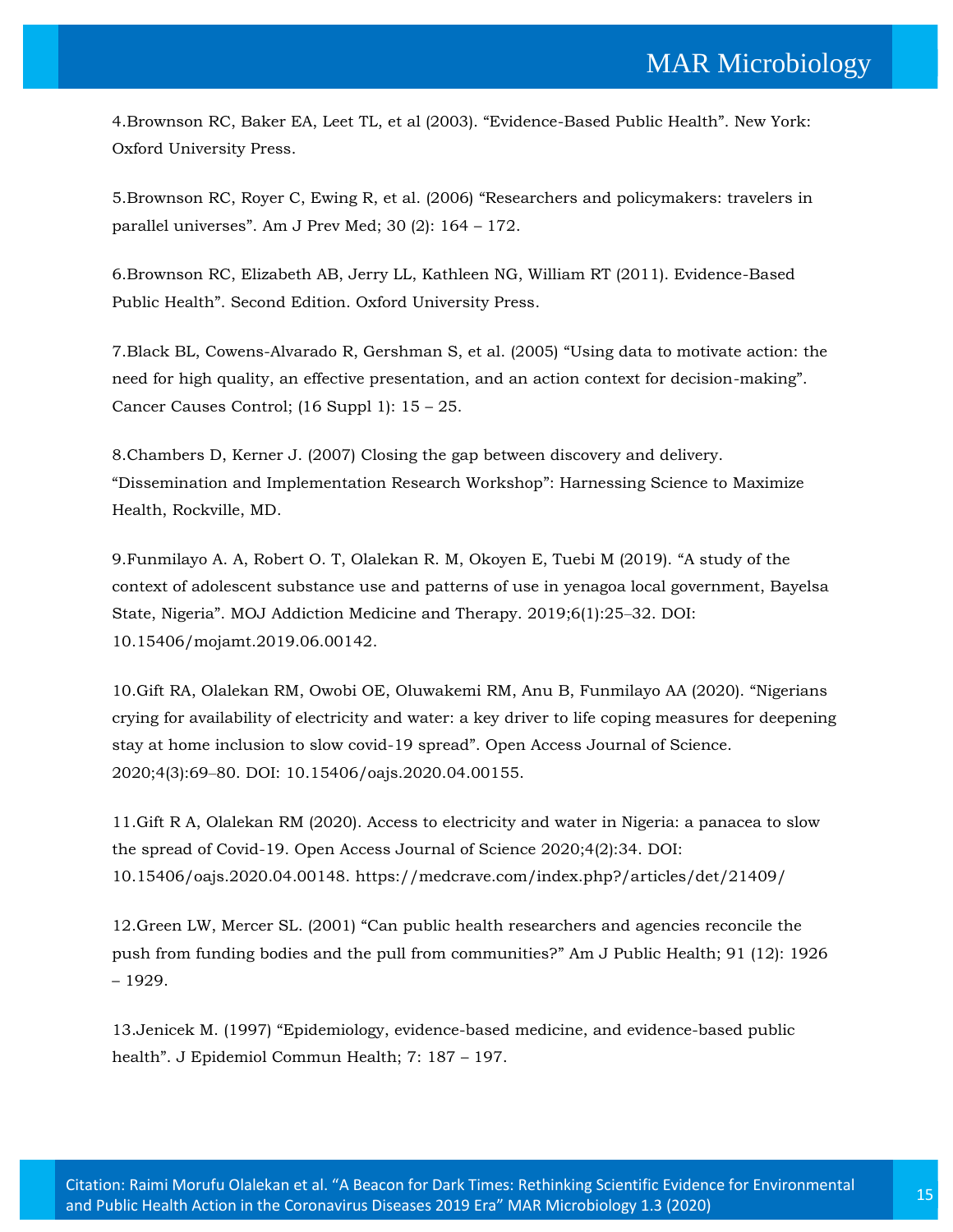14.Kerner J, Rimer B, Emmons K (2005). "[Introduction to the special section on dissemination:](https://www.google.com/search?sxsrf=ALeKk01zHk90teO7nj_Mqtka43mHGxB8Aw%3A1601957874197&ei=8u97X-G-C-TZz7sP8u27oAs&q=Introduction+to+the+special+section+on+dissemination%3A+dissemination+research+and+research+dissemination%3A+how+can+we+close+the+gap%3F&oq=Introduction+to+the+special+section+on+dissemination%3A+dissemination+research+and+research+dissemination%3A+how+can+we+close+the+gap%3F&gs_lcp=CgZwc3ktYWIQA1CS2gFYktoBYNXgAWgAcAB4AIABAIgBAJIBAJgBAaABAaoBB2d3cy13aXrAAQE&sclient=psy-ab&ved=0ahUKEwjh_6SQjp_sAhXk7HMBHfL2DrQQ4dUDCA0&uact=5)  [dissemination research and research dissemination: how can we close the gap?](https://www.google.com/search?sxsrf=ALeKk01zHk90teO7nj_Mqtka43mHGxB8Aw%3A1601957874197&ei=8u97X-G-C-TZz7sP8u27oAs&q=Introduction+to+the+special+section+on+dissemination%3A+dissemination+research+and+research+dissemination%3A+how+can+we+close+the+gap%3F&oq=Introduction+to+the+special+section+on+dissemination%3A+dissemination+research+and+research+dissemination%3A+how+can+we+close+the+gap%3F&gs_lcp=CgZwc3ktYWIQA1CS2gFYktoBYNXgAWgAcAB4AIABAIgBAJIBAJgBAaABAaoBB2d3cy13aXrAAQE&sclient=psy-ab&ved=0ahUKEwjh_6SQjp_sAhXk7HMBHfL2DrQQ4dUDCA0&uact=5)" Health [Psychol; 24 \(5\): 443](https://www.google.com/search?sxsrf=ALeKk01zHk90teO7nj_Mqtka43mHGxB8Aw%3A1601957874197&ei=8u97X-G-C-TZz7sP8u27oAs&q=Introduction+to+the+special+section+on+dissemination%3A+dissemination+research+and+research+dissemination%3A+how+can+we+close+the+gap%3F&oq=Introduction+to+the+special+section+on+dissemination%3A+dissemination+research+and+research+dissemination%3A+how+can+we+close+the+gap%3F&gs_lcp=CgZwc3ktYWIQA1CS2gFYktoBYNXgAWgAcAB4AIABAIgBAJIBAJgBAaABAaoBB2d3cy13aXrAAQE&sclient=psy-ab&ved=0ahUKEwjh_6SQjp_sAhXk7HMBHfL2DrQQ4dUDCA0&uact=5) – 446.

15.Kerner JF. (2008) "[Integrating research, practice, and policy: what we see depends on where](https://www.google.com/search?sxsrf=ALeKk009t0Dsw2ek7zxlO2aHBGeD7zXOVg%3A1601957905315&ei=EfB7X5DaEsSamge7oqPoCQ&q=Integrating+research%2C+practice%2C+and+policy%3A+what+we+see+depends+on+where+we+stand&oq=Integrating+research%2C+practice%2C+and+policy%3A+what+we+see+depends+on+where+we+stand&gs_lcp=CgZwc3ktYWIQAzoHCCMQ6gIQJ1Cl_QJYpf0CYPf_AmgBcAB4AIABuwGIAbsBkgEDMC4xmAEAoAEBoAECqgEHZ3dzLXdperABCsABAQ&sclient=psy-ab&ved=0ahUKEwjQppCfjp_sAhVEjeYKHTvRCJ0Q4dUDCA0&uact=5)  we stand"[. J Public Health Manag Pract; 14 \(2\): 193](https://www.google.com/search?sxsrf=ALeKk009t0Dsw2ek7zxlO2aHBGeD7zXOVg%3A1601957905315&ei=EfB7X5DaEsSamge7oqPoCQ&q=Integrating+research%2C+practice%2C+and+policy%3A+what+we+see+depends+on+where+we+stand&oq=Integrating+research%2C+practice%2C+and+policy%3A+what+we+see+depends+on+where+we+stand&gs_lcp=CgZwc3ktYWIQAzoHCCMQ6gIQJ1Cl_QJYpf0CYPf_AmgBcAB4AIABuwGIAbsBkgEDMC4xmAEAoAEBoAECqgEHZ3dzLXdperABCsABAQ&sclient=psy-ab&ved=0ahUKEwjQppCfjp_sAhVEjeYKHTvRCJ0Q4dUDCA0&uact=5) – 198.

16.Muir Gray JA. (1997) "[Evidence-Based Healthcare: How to Make Health Policy and](https://www.google.com/search?sxsrf=ALeKk01CsLHNwapX11kSp0c0LSIGfaymiA%3A1601957955508&ei=Q_B7X5PRHrGymgeP047YAg&q=Evidence-Based+Healthcare%3A+How+to+Make+Health+Policy+and+Management+Decisions&oq=Evidence-Based+Healthcare%3A+How+to+Make+Health+Policy+and+Management+Decisions&gs_lcp=CgZwc3ktYWIQAzIFCAAQyQM6BwgjEOoCECdQmakCWJmpAmCerAJoAXAAeACAAZsBiAGbAZIBAzAuMZgBAKABAaABAqoBB2d3cy13aXqwAQrAAQE&sclient=psy-ab&ved=0ahUKEwjT_oe3jp_sAhUxmeYKHY-pAysQ4dUDCA0&uact=5)  Management Decisions"[. New York and Edinburgh: Churchill Livingstone.](https://www.google.com/search?sxsrf=ALeKk01CsLHNwapX11kSp0c0LSIGfaymiA%3A1601957955508&ei=Q_B7X5PRHrGymgeP047YAg&q=Evidence-Based+Healthcare%3A+How+to+Make+Health+Policy+and+Management+Decisions&oq=Evidence-Based+Healthcare%3A+How+to+Make+Health+Policy+and+Management+Decisions&gs_lcp=CgZwc3ktYWIQAzIFCAAQyQM6BwgjEOoCECdQmakCWJmpAmCerAJoAXAAeACAAZsBiAGbAZIBAzAuMZgBAKABAaABAqoBB2d3cy13aXqwAQrAAQE&sclient=psy-ab&ved=0ahUKEwjT_oe3jp_sAhUxmeYKHY-pAysQ4dUDCA0&uact=5)

17.Mulrow CD, Lohr KN. (2001) "[Proof and policy from medical research evidence](https://www.google.com/search?sxsrf=ALeKk01TFCfJKwh1g3duH_aC_jOUuMmj6Q%3A1601957995661&ei=a_B7X6T2J-nAz7sPuI2I4A8&q=Proof+and+policy+from+medical+research+evidence&oq=Proof+and+policy+from+medical+research+evidence&gs_lcp=CgZwc3ktYWIQAzoHCCMQ6gIQJ1DJwgJYycICYKHFAmgBcAB4AIABzgGIAc4BkgEDMi0xmAEAoAEBoAECqgEHZ3dzLXdperABCsABAQ&sclient=psy-ab&ved=0ahUKEwjk15rKjp_sAhVp4HMBHbgGAvwQ4dUDCA0&uact=5)". J Health [Polit Policy Law; 26 \(2\): 249](https://www.google.com/search?sxsrf=ALeKk01TFCfJKwh1g3duH_aC_jOUuMmj6Q%3A1601957995661&ei=a_B7X6T2J-nAz7sPuI2I4A8&q=Proof+and+policy+from+medical+research+evidence&oq=Proof+and+policy+from+medical+research+evidence&gs_lcp=CgZwc3ktYWIQAzoHCCMQ6gIQJ1DJwgJYycICYKHFAmgBcAB4AIABzgGIAc4BkgEDMi0xmAEAoAEBoAECqgEHZ3dzLXdperABCsABAQ&sclient=psy-ab&ved=0ahUKEwjk15rKjp_sAhVp4HMBHbgGAvwQ4dUDCA0&uact=5) – 266.

18[.Nicola M, Alsafi Z, Sohrabi C, Kerwan A, et al. \(2020\)](https://www.google.com/search?sxsrf=ALeKk017FYLkFHRPhnXOevijCclUEZBqbQ%3A1601958038986&ei=lvB7X4rhO5LXz7sPudWNuAk&q=The+socio-economic+implications+of+the+coronavirus+pandemic+%28COVID-19%29%3A+a+review&oq=The+socio-economic+implications+of+the+coronavirus+pandemic+%28COVID-19%29%3A+a+review&gs_lcp=CgZwc3ktYWIQAzIFCAAQyQMyBggAEBYQHjoHCCMQ6gIQJ1DMzAFYzMwBYPjOAWgBcAB4AIABpwGIAacBkgEDMC4xmAEAoAEBoAECqgEHZ3dzLXdperABCsABAQ&sclient=psy-ab&ved=0ahUKEwiKhO_ejp_sAhWS63MBHblqA5cQ4dUDCA0&uact=5) "The socio-economic implications of [the coronavirus pandemic \(COVID-19\): a review](https://www.google.com/search?sxsrf=ALeKk017FYLkFHRPhnXOevijCclUEZBqbQ%3A1601958038986&ei=lvB7X4rhO5LXz7sPudWNuAk&q=The+socio-economic+implications+of+the+coronavirus+pandemic+%28COVID-19%29%3A+a+review&oq=The+socio-economic+implications+of+the+coronavirus+pandemic+%28COVID-19%29%3A+a+review&gs_lcp=CgZwc3ktYWIQAzIFCAAQyQMyBggAEBYQHjoHCCMQ6gIQJ1DMzAFYzMwBYPjOAWgBcAB4AIABpwGIAacBkgEDMC4xmAEAoAEBoAECqgEHZ3dzLXdperABCsABAQ&sclient=psy-ab&ved=0ahUKEwiKhO_ejp_sAhWS63MBHblqA5cQ4dUDCA0&uact=5)". Int J Surg; 78: 185–93.

19.[Olalekan RM \(2020\). "What we learn today is how we behave tomorrow": a study on](https://www.google.com/search?sxsrf=ALeKk00YdBVjhi2ezzqxCDvkxl96KMLfAw%3A1601958105630&ei=2fB7X5W6H-nbz7sPvpqIoAw&q=What+we+learn+today+is+how+we+behave+tomorrow%3A+a+study+on+satisfaction+level+and+implementation+of+environmental+health+ethics+in+Nigeria+institutions&oq=What+we+learn+today+is+how+we+behave+tomorrow%3A+a+study+on+satisfaction+level+and+implementation+of+environmental+health+ethics+in+Nigeria+institutions&gs_lcp=CgZwc3ktYWIQDDIHCCMQ6gIQJzIHCCMQ6gIQJzIHCCMQ6gIQJzIHCCMQ6gIQJzIHCCMQ6gIQJzIHCCMQ6gIQJzIHCCMQ6gIQJzIHCCMQ6gIQJzIHCCMQ6gIQJzIHCCMQ6gIQJ1DZwQFYxfcBYL-JAmgBcAB4AIABAIgBAJIBAJgBA6ABAaABAqoBB2d3cy13aXqwAQrAAQE&sclient=psy-ab&ved=0ahUKEwjVisz-jp_sAhXp7XMBHT4NAsQQ4dUDCA0)  [satisfaction level and implementation of environmental health ethics in Nigeria institutions.](https://www.google.com/search?sxsrf=ALeKk00YdBVjhi2ezzqxCDvkxl96KMLfAw%3A1601958105630&ei=2fB7X5W6H-nbz7sPvpqIoAw&q=What+we+learn+today+is+how+we+behave+tomorrow%3A+a+study+on+satisfaction+level+and+implementation+of+environmental+health+ethics+in+Nigeria+institutions&oq=What+we+learn+today+is+how+we+behave+tomorrow%3A+a+study+on+satisfaction+level+and+implementation+of+environmental+health+ethics+in+Nigeria+institutions&gs_lcp=CgZwc3ktYWIQDDIHCCMQ6gIQJzIHCCMQ6gIQJzIHCCMQ6gIQJzIHCCMQ6gIQJzIHCCMQ6gIQJzIHCCMQ6gIQJzIHCCMQ6gIQJzIHCCMQ6gIQJzIHCCMQ6gIQJzIHCCMQ6gIQJ1DZwQFYxfcBYL-JAmgBcAB4AIABAIgBAJIBAJgBA6ABAaABAqoBB2d3cy13aXqwAQrAAQE&sclient=psy-ab&ved=0ahUKEwjVisz-jp_sAhXp7XMBHT4NAsQQ4dUDCA0)  Open Access Journal of Science; 4(3):82‒[92. DOI: 10.15406/oajs.2020.04.00156.](https://www.google.com/search?sxsrf=ALeKk00YdBVjhi2ezzqxCDvkxl96KMLfAw%3A1601958105630&ei=2fB7X5W6H-nbz7sPvpqIoAw&q=What+we+learn+today+is+how+we+behave+tomorrow%3A+a+study+on+satisfaction+level+and+implementation+of+environmental+health+ethics+in+Nigeria+institutions&oq=What+we+learn+today+is+how+we+behave+tomorrow%3A+a+study+on+satisfaction+level+and+implementation+of+environmental+health+ethics+in+Nigeria+institutions&gs_lcp=CgZwc3ktYWIQDDIHCCMQ6gIQJzIHCCMQ6gIQJzIHCCMQ6gIQJzIHCCMQ6gIQJzIHCCMQ6gIQJzIHCCMQ6gIQJzIHCCMQ6gIQJzIHCCMQ6gIQJzIHCCMQ6gIQJzIHCCMQ6gIQJ1DZwQFYxfcBYL-JAmgBcAB4AIABAIgBAJIBAJgBA6ABAaABAqoBB2d3cy13aXqwAQrAAQE&sclient=psy-ab&ved=0ahUKEwjVisz-jp_sAhXp7XMBHT4NAsQQ4dUDCA0)

20.Olalekan RM, Olawale SH, Christian A, Simeon AO (2020). Practitioners Perspective of Ethical Cases and Policy Responses by Professional Regulator: The Case of Environmental Health Officers Registration Council of Nigeria (EHORECON). American Journal of Epidemiology & Public Health. 2020;4(1): 016-023. https://www.scireslit.com/PublicHealth/AJEPH-ID23.pdf. https://www.scireslit.com/PublicHealth/articles.php?volume=4&issue=1.

21.Olalekan RM, Oluwatoyin OA, Olawale SH, Emmanuel OO, Olalekan AZ (2020) A Critical Review of Health Impact Assessment: Towards Strengthening the Knowledge of Decision Makers Understand Sustainable Development Goals in the Twenty-First Century: Necessity Today; Essentiality Tomorrow. Research and Advances: Environmental Sciences. 2020(1): 72- 84. DOI: 10.33513/RAES/2001-13. https://ospopac.com/journal/environmentalsciences/early-online.

22.Olalekan R. M, Oluwatoyin O and Olalekan A (2020) "Health Impact Assessment: A tool to Advance the Knowledge of Policy Makers Understand Sustainable Development Goals: A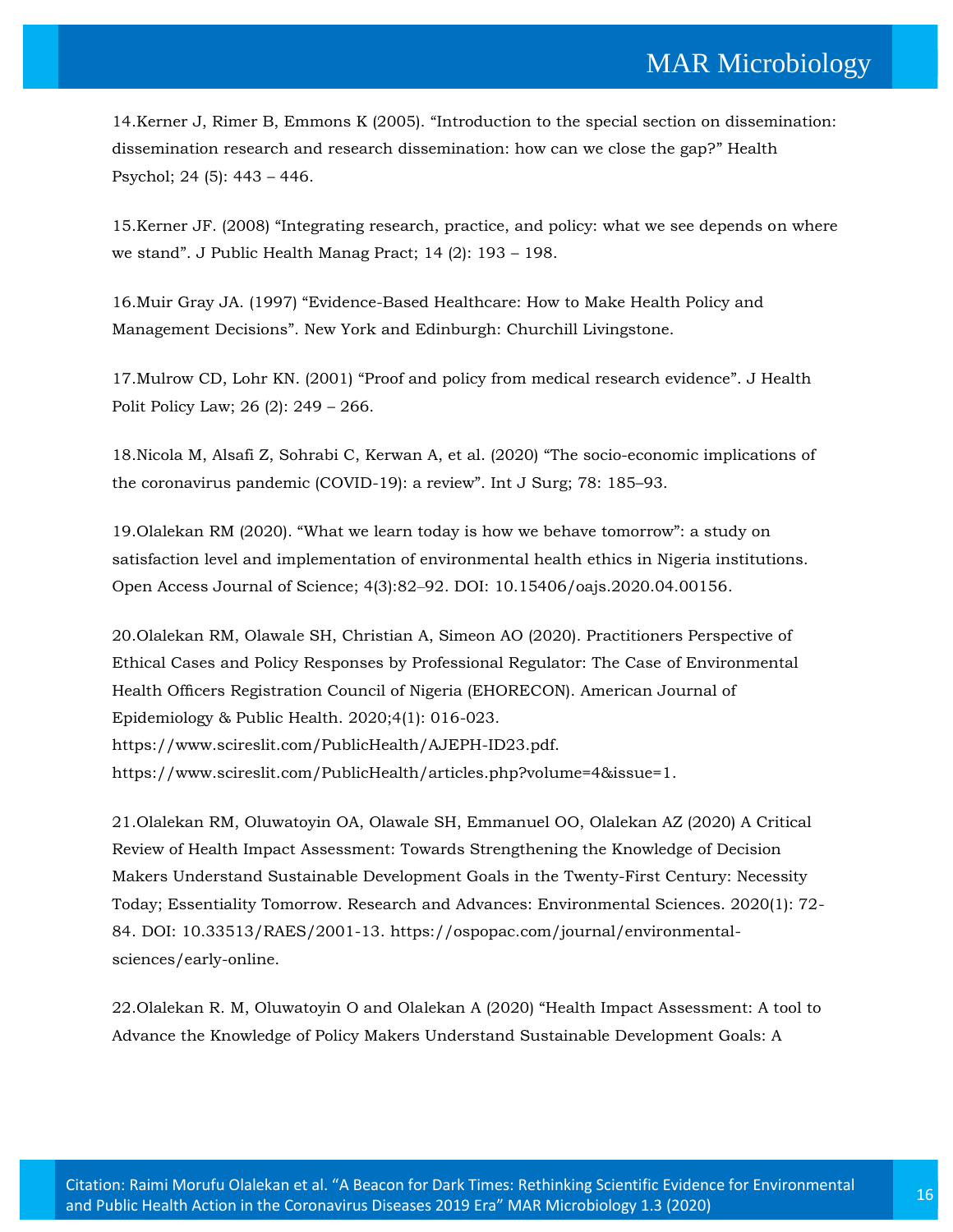Review". ES Journal of Public Health; 1(1); 1002. https://escientificlibrary.com/publichealth/in-press.php.

23.Raimi MO, and Ochayi EO. (2017) "[Assessment of the Rate of Sexually Transmitted](https://www.google.com/search?sxsrf=ALeKk03sboyAXm0-A_BsJv91UC8mgflREQ%3A1601958204005&ei=O_F7X-jxPMPWz7sPzcie2As&q=Assessment+of+the+Rate+of+Sexually+Transmitted+Diseases+in+Kubwa+F.C.T.+Abuja%2C+Nigeria&oq=Assessment+of+the+Rate+of+Sexually+Transmitted+Diseases+in+Kubwa+F.C.T.+Abuja%2C+Nigeria&gs_lcp=CgZwc3ktYWIQAzoHCCMQ6gIQJ1DT0wRY09MEYNLWBGgBcAB4AIABpQGIAaUBkgEDMC4xmAEAoAEBoAECqgEHZ3dzLXdperABCsABAQ&sclient=psy-ab&ved=0ahUKEwio-8atj5_sAhVD63MBHU2kB7sQ4dUDCA0&uact=5)  Diseases in Kubwa F.C.T. Abuja, Nigeria". [Science Journal of Public Health. Vol. 5, No. 5,](https://www.google.com/search?sxsrf=ALeKk03sboyAXm0-A_BsJv91UC8mgflREQ%3A1601958204005&ei=O_F7X-jxPMPWz7sPzcie2As&q=Assessment+of+the+Rate+of+Sexually+Transmitted+Diseases+in+Kubwa+F.C.T.+Abuja%2C+Nigeria&oq=Assessment+of+the+Rate+of+Sexually+Transmitted+Diseases+in+Kubwa+F.C.T.+Abuja%2C+Nigeria&gs_lcp=CgZwc3ktYWIQAzoHCCMQ6gIQJ1DT0wRY09MEYNLWBGgBcAB4AIABpQGIAaUBkgEDMC4xmAEAoAEBoAECqgEHZ3dzLXdperABCsABAQ&sclient=psy-ab&ved=0ahUKEwio-8atj5_sAhVD63MBHU2kB7sQ4dUDCA0&uact=5)  [2017, Pp. 365-376. DOI: 10.11648/J.Sjph.20170505.12.](https://www.google.com/search?sxsrf=ALeKk03sboyAXm0-A_BsJv91UC8mgflREQ%3A1601958204005&ei=O_F7X-jxPMPWz7sPzcie2As&q=Assessment+of+the+Rate+of+Sexually+Transmitted+Diseases+in+Kubwa+F.C.T.+Abuja%2C+Nigeria&oq=Assessment+of+the+Rate+of+Sexually+Transmitted+Diseases+in+Kubwa+F.C.T.+Abuja%2C+Nigeria&gs_lcp=CgZwc3ktYWIQAzoHCCMQ6gIQJ1DT0wRY09MEYNLWBGgBcAB4AIABpQGIAaUBkgEDMC4xmAEAoAEBoAECqgEHZ3dzLXdperABCsABAQ&sclient=psy-ab&ved=0ahUKEwio-8atj5_sAhVD63MBHU2kB7sQ4dUDCA0&uact=5)

24[.Raimi MO, Ihuoma BA, Esther OU, Abdulraheem AF, Opufou T, Deinkuro NS, Adebayo PA](https://www.google.com/search?sxsrf=ALeKk00vE05kqbqpuyMfrg4gJbbqsURV7Q%3A1601958282480&ei=ivF7X4XvHJXD3LUP94Kf4AE&q=Health+Impact+Assessment%3A+Expanding+Public+Policy+Tools+for+Promoting+Sustainable+Development+Goals+%28SDGs%29+in+Nigeria&oq=Health+Impact+Assessment%3A+Expanding+Public+Policy+Tools+for+Promoting+Sustainable+Development+Goals+%28SDGs%29+in+Nigeria&gs_lcp=CgZwc3ktYWIQAzIHCCMQ6gIQJzIHCCMQ6gIQJzIHCCMQ6gIQJzIHCCMQ6gIQJzIHCCMQ6gIQJzIHCCMQ6gIQJzIHCCMQ6gIQJzIHCCMQ6gIQJzIHCCMQ6gIQJzIHCCMQ6gIQJ1D5uAJY-bgCYJS7AmgBcAB4AIABAIgBAJIBAJgBAKABAaABAqoBB2d3cy13aXqwAQrAAQE&sclient=psy-ab&ved=0ahUKEwiF3PzSj5_sAhWVIbcAHXfBBxwQ4dUDCA0&uact=5)  [and Adeniji AO \(2020\) "Health Impact Assessment: Expanding Public Policy Tools for Pr](https://www.google.com/search?sxsrf=ALeKk00vE05kqbqpuyMfrg4gJbbqsURV7Q%3A1601958282480&ei=ivF7X4XvHJXD3LUP94Kf4AE&q=Health+Impact+Assessment%3A+Expanding+Public+Policy+Tools+for+Promoting+Sustainable+Development+Goals+%28SDGs%29+in+Nigeria&oq=Health+Impact+Assessment%3A+Expanding+Public+Policy+Tools+for+Promoting+Sustainable+Development+Goals+%28SDGs%29+in+Nigeria&gs_lcp=CgZwc3ktYWIQAzIHCCMQ6gIQJzIHCCMQ6gIQJzIHCCMQ6gIQJzIHCCMQ6gIQJzIHCCMQ6gIQJzIHCCMQ6gIQJzIHCCMQ6gIQJzIHCCMQ6gIQJzIHCCMQ6gIQJzIHCCMQ6gIQJ1D5uAJY-bgCYJS7AmgBcAB4AIABAIgBAJIBAJgBAKABAaABAqoBB2d3cy13aXqwAQrAAQE&sclient=psy-ab&ved=0ahUKEwiF3PzSj5_sAhWVIbcAHXfBBxwQ4dUDCA0&uact=5)omoting [Sustainable Development Goals \(SDGs\) in Nigeria". EC Emergency Medicine and Critical Care](https://www.google.com/search?sxsrf=ALeKk00vE05kqbqpuyMfrg4gJbbqsURV7Q%3A1601958282480&ei=ivF7X4XvHJXD3LUP94Kf4AE&q=Health+Impact+Assessment%3A+Expanding+Public+Policy+Tools+for+Promoting+Sustainable+Development+Goals+%28SDGs%29+in+Nigeria&oq=Health+Impact+Assessment%3A+Expanding+Public+Policy+Tools+for+Promoting+Sustainable+Development+Goals+%28SDGs%29+in+Nigeria&gs_lcp=CgZwc3ktYWIQAzIHCCMQ6gIQJzIHCCMQ6gIQJzIHCCMQ6gIQJzIHCCMQ6gIQJzIHCCMQ6gIQJzIHCCMQ6gIQJzIHCCMQ6gIQJzIHCCMQ6gIQJzIHCCMQ6gIQJzIHCCMQ6gIQJ1D5uAJY-bgCYJS7AmgBcAB4AIABAIgBAJIBAJgBAKABAaABAqoBB2d3cy13aXqwAQrAAQE&sclient=psy-ab&ved=0ahUKEwiF3PzSj5_sAhWVIbcAHXfBBxwQ4dUDCA0&uact=5)  [4.9 \(2020\).](https://www.google.com/search?sxsrf=ALeKk00vE05kqbqpuyMfrg4gJbbqsURV7Q%3A1601958282480&ei=ivF7X4XvHJXD3LUP94Kf4AE&q=Health+Impact+Assessment%3A+Expanding+Public+Policy+Tools+for+Promoting+Sustainable+Development+Goals+%28SDGs%29+in+Nigeria&oq=Health+Impact+Assessment%3A+Expanding+Public+Policy+Tools+for+Promoting+Sustainable+Development+Goals+%28SDGs%29+in+Nigeria&gs_lcp=CgZwc3ktYWIQAzIHCCMQ6gIQJzIHCCMQ6gIQJzIHCCMQ6gIQJzIHCCMQ6gIQJzIHCCMQ6gIQJzIHCCMQ6gIQJzIHCCMQ6gIQJzIHCCMQ6gIQJzIHCCMQ6gIQJzIHCCMQ6gIQJ1D5uAJY-bgCYJS7AmgBcAB4AIABAIgBAJIBAJgBAKABAaABAqoBB2d3cy13aXqwAQrAAQE&sclient=psy-ab&ved=0ahUKEwiF3PzSj5_sAhWVIbcAHXfBBxwQ4dUDCA0&uact=5)

25[.Raimi MO, Ochayi EO, Babatunde A, Okolosi-Patani IE, Oluwaseun EO, Adio ZO and](https://www.google.com/search?sxsrf=ALeKk00gFt0OBsfZKxXOC5-U77FB5I1Sig%3A1601958324764&ei=tPF7X5mULsGYmged6oGwDA&q=Environmental+Ethics+Relevance+to+Public+Health%3A+Current+Narratives+and+Implications+for+Policy&oq=Environmental+Ethics+Relevance+to+Public+Health%3A+Current+Narratives+and+Implications+for+Policy&gs_lcp=CgZwc3ktYWIQAzIHCCMQ6gIQJzIHCCMQ6gIQJzIHCCMQ6gIQJzIHCCMQ6gIQJzIHCCMQ6gIQJzIHCCMQ6gIQJzIHCCMQ6gIQJzIHCCMQ6gIQJzIHCCMQ6gIQJzIHCCMQ6gIQJ1Cz6QFYs-kBYP3rAWgBcAB4AIABAIgBAJIBAJgBAKABAaABAqoBB2d3cy13aXqwAQrAAQE&sclient=psy-ab&ved=0ahUKEwiZvpHnj5_sAhVBjOYKHR11AMYQ4dUDCA0&uact=5)  [Bilewu OO \(2019\) "Environmental Ethics Relevance to Public Health: Current Narratives and](https://www.google.com/search?sxsrf=ALeKk00gFt0OBsfZKxXOC5-U77FB5I1Sig%3A1601958324764&ei=tPF7X5mULsGYmged6oGwDA&q=Environmental+Ethics+Relevance+to+Public+Health%3A+Current+Narratives+and+Implications+for+Policy&oq=Environmental+Ethics+Relevance+to+Public+Health%3A+Current+Narratives+and+Implications+for+Policy&gs_lcp=CgZwc3ktYWIQAzIHCCMQ6gIQJzIHCCMQ6gIQJzIHCCMQ6gIQJzIHCCMQ6gIQJzIHCCMQ6gIQJzIHCCMQ6gIQJzIHCCMQ6gIQJzIHCCMQ6gIQJzIHCCMQ6gIQJzIHCCMQ6gIQJ1Cz6QFYs-kBYP3rAWgBcAB4AIABAIgBAJIBAJgBAKABAaABAqoBB2d3cy13aXqwAQrAAQE&sclient=psy-ab&ved=0ahUKEwiZvpHnj5_sAhVBjOYKHR11AMYQ4dUDCA0&uact=5)  [Implications for Policy". EC Emergency Medicine and Critical Care 3.12:01](https://www.google.com/search?sxsrf=ALeKk00gFt0OBsfZKxXOC5-U77FB5I1Sig%3A1601958324764&ei=tPF7X5mULsGYmged6oGwDA&q=Environmental+Ethics+Relevance+to+Public+Health%3A+Current+Narratives+and+Implications+for+Policy&oq=Environmental+Ethics+Relevance+to+Public+Health%3A+Current+Narratives+and+Implications+for+Policy&gs_lcp=CgZwc3ktYWIQAzIHCCMQ6gIQJzIHCCMQ6gIQJzIHCCMQ6gIQJzIHCCMQ6gIQJzIHCCMQ6gIQJzIHCCMQ6gIQJzIHCCMQ6gIQJzIHCCMQ6gIQJzIHCCMQ6gIQJzIHCCMQ6gIQJ1Cz6QFYs-kBYP3rAWgBcAB4AIABAIgBAJIBAJgBAKABAaABAqoBB2d3cy13aXqwAQrAAQE&sclient=psy-ab&ved=0ahUKEwiZvpHnj5_sAhVBjOYKHR11AMYQ4dUDCA0&uact=5)-09.

26[.Raimi MO., Oluwaseun EO, Nimisingha DS, Abdulraheem AF, Okolosi-Patainnocent E,](https://www.google.com/search?sxsrf=ALeKk00_K-vS3-PNPXDTOeONoALbkq1BNA%3A1601958357037&ei=1fF7X5XoAfC_3LUP5oWeqAE&q=Assessment+of+Environmental+Sanitation%2C+Food+Safety+Knowledge%2C+Handling+Practice+among+Food+Handlers+of+Bukateria+Complexes+in+Iju+Town%2C+Akure+North+of+Ondo-State%2C+Nigeria&oq=Assessment+of+Environmental+Sanitation%2C+Food+Safety+Knowledge%2C+Handling+Practice+among+Food+Handlers+of+Bukateria+Complexes+in+Iju+Town%2C+Akure+North+of+Ondo-State%2C+Nigeria&gs_lcp=CgZwc3ktYWIQAzIHCCMQ6gIQJzIHCCMQ6gIQJzIHCCMQ6gIQJzIHCCMQ6gIQJzIHCCMQ6gIQJzIHCCMQ6gIQJzIHCCMQ6gIQJzIHCCMQ6gIQJzIHCCMQ6gIQJzIHCCMQ6gIQJ1CBswJYgbMCYLm1AmgBcAB4AIABAIgBAJIBAJgBAKABAaABAqoBB2d3cy13aXqwAQrAAQE&sclient=psy-ab&ved=0ahUKEwjVpsP2j5_sAhXwH7cAHeaCBxUQ4dUDCA0&uact=5)  Habeeb ML and Mary F (2019) "[Assessment of Environmental Sanitation, Food Safety](https://www.google.com/search?sxsrf=ALeKk00_K-vS3-PNPXDTOeONoALbkq1BNA%3A1601958357037&ei=1fF7X5XoAfC_3LUP5oWeqAE&q=Assessment+of+Environmental+Sanitation%2C+Food+Safety+Knowledge%2C+Handling+Practice+among+Food+Handlers+of+Bukateria+Complexes+in+Iju+Town%2C+Akure+North+of+Ondo-State%2C+Nigeria&oq=Assessment+of+Environmental+Sanitation%2C+Food+Safety+Knowledge%2C+Handling+Practice+among+Food+Handlers+of+Bukateria+Complexes+in+Iju+Town%2C+Akure+North+of+Ondo-State%2C+Nigeria&gs_lcp=CgZwc3ktYWIQAzIHCCMQ6gIQJzIHCCMQ6gIQJzIHCCMQ6gIQJzIHCCMQ6gIQJzIHCCMQ6gIQJzIHCCMQ6gIQJzIHCCMQ6gIQJzIHCCMQ6gIQJzIHCCMQ6gIQJzIHCCMQ6gIQJ1CBswJYgbMCYLm1AmgBcAB4AIABAIgBAJIBAJgBAKABAaABAqoBB2d3cy13aXqwAQrAAQE&sclient=psy-ab&ved=0ahUKEwjVpsP2j5_sAhXwH7cAHeaCBxUQ4dUDCA0&uact=5)  [Knowledge, Handling Practice among Food Handlers of Bukateria Complexes in Iju Town,](https://www.google.com/search?sxsrf=ALeKk00_K-vS3-PNPXDTOeONoALbkq1BNA%3A1601958357037&ei=1fF7X5XoAfC_3LUP5oWeqAE&q=Assessment+of+Environmental+Sanitation%2C+Food+Safety+Knowledge%2C+Handling+Practice+among+Food+Handlers+of+Bukateria+Complexes+in+Iju+Town%2C+Akure+North+of+Ondo-State%2C+Nigeria&oq=Assessment+of+Environmental+Sanitation%2C+Food+Safety+Knowledge%2C+Handling+Practice+among+Food+Handlers+of+Bukateria+Complexes+in+Iju+Town%2C+Akure+North+of+Ondo-State%2C+Nigeria&gs_lcp=CgZwc3ktYWIQAzIHCCMQ6gIQJzIHCCMQ6gIQJzIHCCMQ6gIQJzIHCCMQ6gIQJzIHCCMQ6gIQJzIHCCMQ6gIQJzIHCCMQ6gIQJzIHCCMQ6gIQJzIHCCMQ6gIQJzIHCCMQ6gIQJ1CBswJYgbMCYLm1AmgBcAB4AIABAIgBAJIBAJgBAKABAaABAqoBB2d3cy13aXqwAQrAAQE&sclient=psy-ab&ved=0ahUKEwjVpsP2j5_sAhXwH7cAHeaCBxUQ4dUDCA0&uact=5)  Akure North of Ondo-State, Nigeria"[. Acta Scientific Nutritional Health 3.6 \(2019\): 186-200.](https://www.google.com/search?sxsrf=ALeKk00_K-vS3-PNPXDTOeONoALbkq1BNA%3A1601958357037&ei=1fF7X5XoAfC_3LUP5oWeqAE&q=Assessment+of+Environmental+Sanitation%2C+Food+Safety+Knowledge%2C+Handling+Practice+among+Food+Handlers+of+Bukateria+Complexes+in+Iju+Town%2C+Akure+North+of+Ondo-State%2C+Nigeria&oq=Assessment+of+Environmental+Sanitation%2C+Food+Safety+Knowledge%2C+Handling+Practice+among+Food+Handlers+of+Bukateria+Complexes+in+Iju+Town%2C+Akure+North+of+Ondo-State%2C+Nigeria&gs_lcp=CgZwc3ktYWIQAzIHCCMQ6gIQJzIHCCMQ6gIQJzIHCCMQ6gIQJzIHCCMQ6gIQJzIHCCMQ6gIQJzIHCCMQ6gIQJzIHCCMQ6gIQJzIHCCMQ6gIQJzIHCCMQ6gIQJzIHCCMQ6gIQJ1CBswJYgbMCYLm1AmgBcAB4AIABAIgBAJIBAJgBAKABAaABAqoBB2d3cy13aXqwAQrAAQE&sclient=psy-ab&ved=0ahUKEwjVpsP2j5_sAhXwH7cAHeaCBxUQ4dUDCA0&uact=5)  [DOI: 10.31080/ASNH.2019.03.0308.](https://www.google.com/search?sxsrf=ALeKk00_K-vS3-PNPXDTOeONoALbkq1BNA%3A1601958357037&ei=1fF7X5XoAfC_3LUP5oWeqAE&q=Assessment+of+Environmental+Sanitation%2C+Food+Safety+Knowledge%2C+Handling+Practice+among+Food+Handlers+of+Bukateria+Complexes+in+Iju+Town%2C+Akure+North+of+Ondo-State%2C+Nigeria&oq=Assessment+of+Environmental+Sanitation%2C+Food+Safety+Knowledge%2C+Handling+Practice+among+Food+Handlers+of+Bukateria+Complexes+in+Iju+Town%2C+Akure+North+of+Ondo-State%2C+Nigeria&gs_lcp=CgZwc3ktYWIQAzIHCCMQ6gIQJzIHCCMQ6gIQJzIHCCMQ6gIQJzIHCCMQ6gIQJzIHCCMQ6gIQJzIHCCMQ6gIQJzIHCCMQ6gIQJzIHCCMQ6gIQJzIHCCMQ6gIQJzIHCCMQ6gIQJ1CBswJYgbMCYLm1AmgBcAB4AIABAIgBAJIBAJgBAKABAaABAqoBB2d3cy13aXqwAQrAAQE&sclient=psy-ab&ved=0ahUKEwjVpsP2j5_sAhXwH7cAHeaCBxUQ4dUDCA0&uact=5)

27.Raimi MO, Abdulraheem AF, Major I, Ebikapaye O, Bilewu OO (2019). Public Health Impact of Substance Use on Adolescent: A Snapshot of Yenagoa in Bayelsa State, Nigeria. American Journal of Biomedical Science & Research. 4(3). AJBSR.MS.ID.000796. DOI: 10.34297/AJBSR.2019.04.000796. https://biomedgrid.com/current-issue.php.

28.Rimer BK, Glanz DK, Rasband G. (2001) "[Searching for evidence about health education](https://www.google.com/search?sxsrf=ALeKk031CbNsWp4FGxka4I6N0cimfAEfFA%3A1601958398372&ei=_vF7X4aaFvrC3LUP7_G7iAg&q=Searching+for+evidence+about+health+education+and+health+behavior+interventions&oq=Searching+for+evidence+about+health+education+and+health+behavior+interventions&gs_lcp=CgZwc3ktYWIQAzIHCCMQ6gIQJzIHCCMQ6gIQJzIHCCMQ6gIQJzIHCCMQ6gIQJzIHCCMQ6gIQJzIHCCMQ6gIQJzIHCCMQ6gIQJzIHCCMQ6gIQJzIHCCMQ6gIQJzIHCCMQ6gIQJ1CRiQJYkYkCYMiLAmgBcAB4AIABAIgBAJIBAJgBAKABAaABAqoBB2d3cy13aXqwAQrAAQE&sclient=psy-ab&ved=0ahUKEwiGkZ6KkJ_sAhV6IbcAHe_4DoEQ4dUDCA0&uact=5)  [and health behavior interventions](https://www.google.com/search?sxsrf=ALeKk031CbNsWp4FGxka4I6N0cimfAEfFA%3A1601958398372&ei=_vF7X4aaFvrC3LUP7_G7iAg&q=Searching+for+evidence+about+health+education+and+health+behavior+interventions&oq=Searching+for+evidence+about+health+education+and+health+behavior+interventions&gs_lcp=CgZwc3ktYWIQAzIHCCMQ6gIQJzIHCCMQ6gIQJzIHCCMQ6gIQJzIHCCMQ6gIQJzIHCCMQ6gIQJzIHCCMQ6gIQJzIHCCMQ6gIQJzIHCCMQ6gIQJzIHCCMQ6gIQJzIHCCMQ6gIQJ1CRiQJYkYkCYMiLAmgBcAB4AIABAIgBAJIBAJgBAKABAaABAqoBB2d3cy13aXqwAQrAAQE&sclient=psy-ab&ved=0ahUKEwiGkZ6KkJ_sAhV6IbcAHe_4DoEQ4dUDCA0&uact=5)". Health Educ Behav; 28 (2): 231 – 248.

29[.Rychetnik L, Hawe P, Waters E, et al. \(2004\)](https://www.google.com/search?sxsrf=ALeKk01YW7mAWWpbsQ4MfSMx7qnp93SOsg%3A1601958434758&ei=IvJ7X_jiLZfA3LUPw5OmgAk&q=A+glossary+for+evidence+based+public+health&oq=A+glossary+for+evidence+based+public+health&gs_lcp=CgZwc3ktYWIQAzIHCCMQ6gIQJzIHCCMQ6gIQJzIHCCMQ6gIQJzIHCCMQ6gIQJzIHCCMQ6gIQJzIHCCMQ6gIQJzIHCCMQ6gIQJzIHCCMQ6gIQJzIHCCMQ6gIQJzIHCCMQ6gIQJ1D77QFY--0BYJn1AWgBcAB4AIABAIgBAJIBAJgBAKABAaABAqoBB2d3cy13aXqwAQrAAQE&sclient=psy-ab&ved=0ahUKEwj4-8qbkJ_sAhUXILcAHcOJCZAQ4dUDCA0&uact=5) "A glossary for evidence based public health". J [Epidemiol Commun Health; 58 \(7\): 538](https://www.google.com/search?sxsrf=ALeKk01YW7mAWWpbsQ4MfSMx7qnp93SOsg%3A1601958434758&ei=IvJ7X_jiLZfA3LUPw5OmgAk&q=A+glossary+for+evidence+based+public+health&oq=A+glossary+for+evidence+based+public+health&gs_lcp=CgZwc3ktYWIQAzIHCCMQ6gIQJzIHCCMQ6gIQJzIHCCMQ6gIQJzIHCCMQ6gIQJzIHCCMQ6gIQJzIHCCMQ6gIQJzIHCCMQ6gIQJzIHCCMQ6gIQJzIHCCMQ6gIQJzIHCCMQ6gIQJ1D77QFY--0BYJn1AWgBcAB4AIABAIgBAJIBAJgBAKABAaABAqoBB2d3cy13aXqwAQrAAQE&sclient=psy-ab&ved=0ahUKEwj4-8qbkJ_sAhUXILcAHcOJCZAQ4dUDCA0&uact=5) – 545.

30.Samson T.K., Ogunlaran O.M., Raimi O.M. (2020); A Predictive Model for Confirmed Cases of COVID-19 in Nigeria. European Journal of Applied Sciences, Volume 8, No 4, Aug 2020; pp:1-10. DOI: 10.14738/aivp.84.8705. URL: http://dx.doi.org/10.14738/aivp.84.8705.